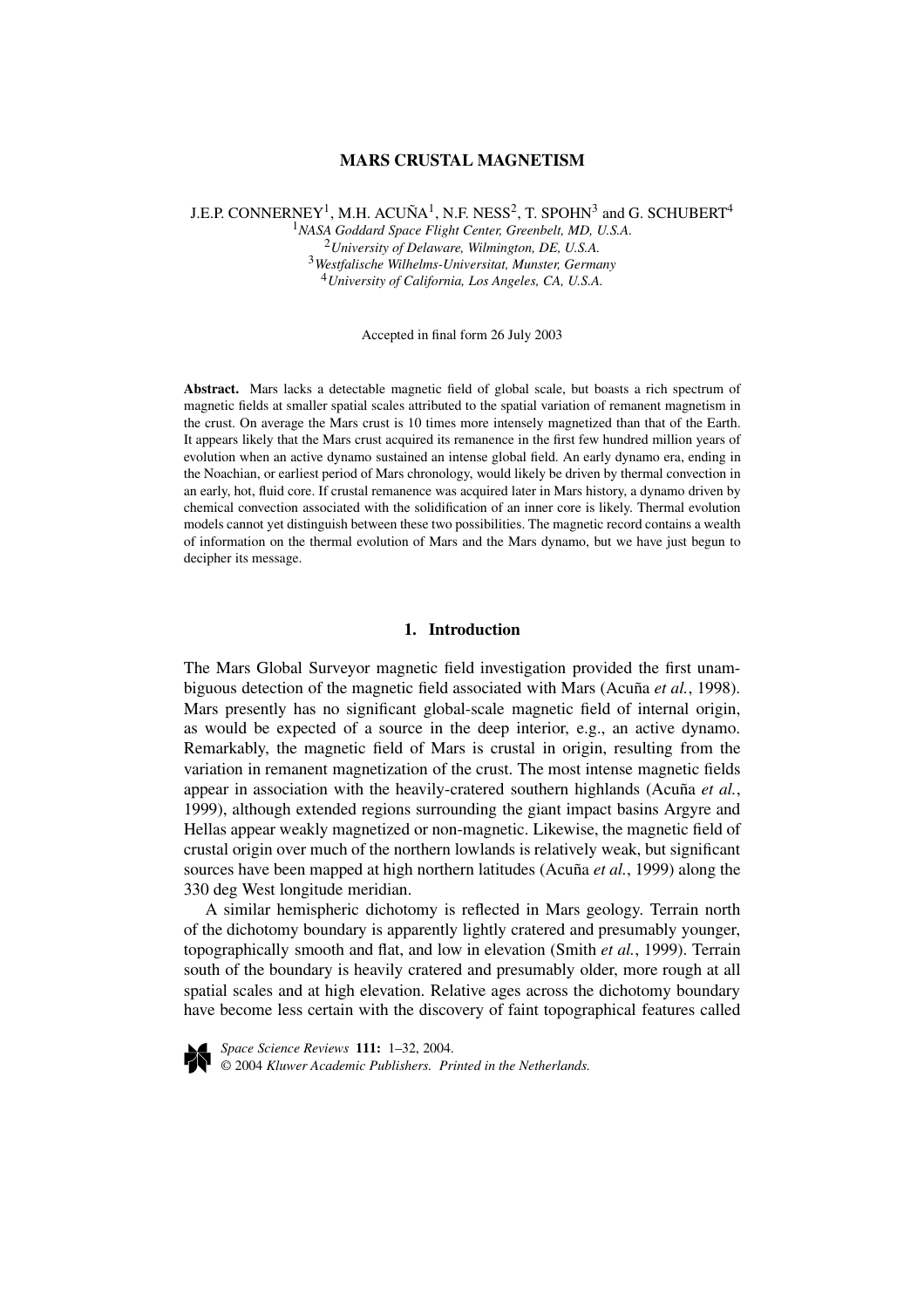# 2 J.E.P. CONNERNEY ET AL.

'quasi-circular depressions' in both hemispheres (Frey *et al.*, 1999). If these are counted as vestigial remains of ancient craters, the underlying crust in the northern lowlands might be a great deal older than suggested by surface appearance. The northern lowlands are thought to have experienced sedimentary or volcanic resurfacing in the Late Hesperian and Amazonian ages. The origin of the crustal dichotomy remains a mystery, one that is fundamental to Mars evolution. It has been attributed to a large impact (Wilhelms and Squyres, 1984) or impacts (Frey and Schultz, 1988) and alternatively to tectonic processes (Wise *et al.*, 1979; Sleep, 1994). The similar apparent dichotomy in crustal magnetization gives some hope that the magnetic record, correctly deciphered, can help solve one of the most important outstanding questions of Mars evolution. How did the crust form?

# 1.1. PRIOR OBSERVATIONS

There have been in excess of 30 attempted missions to planet Mars, beginning with an unnamed Soviet probe launched in 1960 (Table I). Only 1 in 4 achieved any measure of success, a grim reminder of the difficulty of planetary exploration, particularly in the early days of space exploration. In the last decade, the demonstrated rate of success has improved to about 50%.

The first successful mission to Mars was that of the USA spacecraft Mariner 4, which passed within 4 Mars radii on July 15, 1965. The magnetic field was indistinguishable from that of the undisturbed interplanetary environment, with no indication of a Mars magnetosphere, magnetopause or bow shock (Smith *et al.*, 1965). Thus Smith *et al.* set an upper limit on a present-day magnetic dipole moment of 3  $\times$  10<sup>-4</sup> Me (Me is the Earth's dipole moment, 8  $\times$  10<sup>25</sup> G cm<sup>3</sup>), equivalent to an equatorial field of less than 100 nT.

For the next 32 years, despite numerous opportunities, no space probe instrumented to measure magnetic fields would pass close enough to the planet's surface to establish the presence of an intrinsic magnetic field. Soviet spacecraft were all instrumented to measure magnetic fields, and while Mars 2, 3 and 5, and Phobos 2 returned useful magnetic field data, they did not pass close enough to unambiguously detect an intrinsic field. The first US Mars missions were instrumented with magnetic sensors, but like the early Soviet missions, they either failed or remained too distant. Beginning with the launch of Mariner 6 in 1969, and excepting Mars Observer (MO) and its replacement, Mars Global Surveyor (MGS), spacecraft and landers sent by the USA to Mars did not carry magnetometers. The very successful Viking orbiters, with periapses at an altitude of 300 km, would surely have detected the crustal magnetic field in 1976 had they carried magnetometers.

The lack of a definitive measurement in the thirty years leading up to MGS, and the great interest in the question of Mars magnetism, spawned an enormous body of literature and much debate on the subject. By all accounts, the intrinsic magnetic field of Mars had to be quite small, so as to not produce a well developed and easily identified magnetosphere like that of Earth. But was a modest intrinsic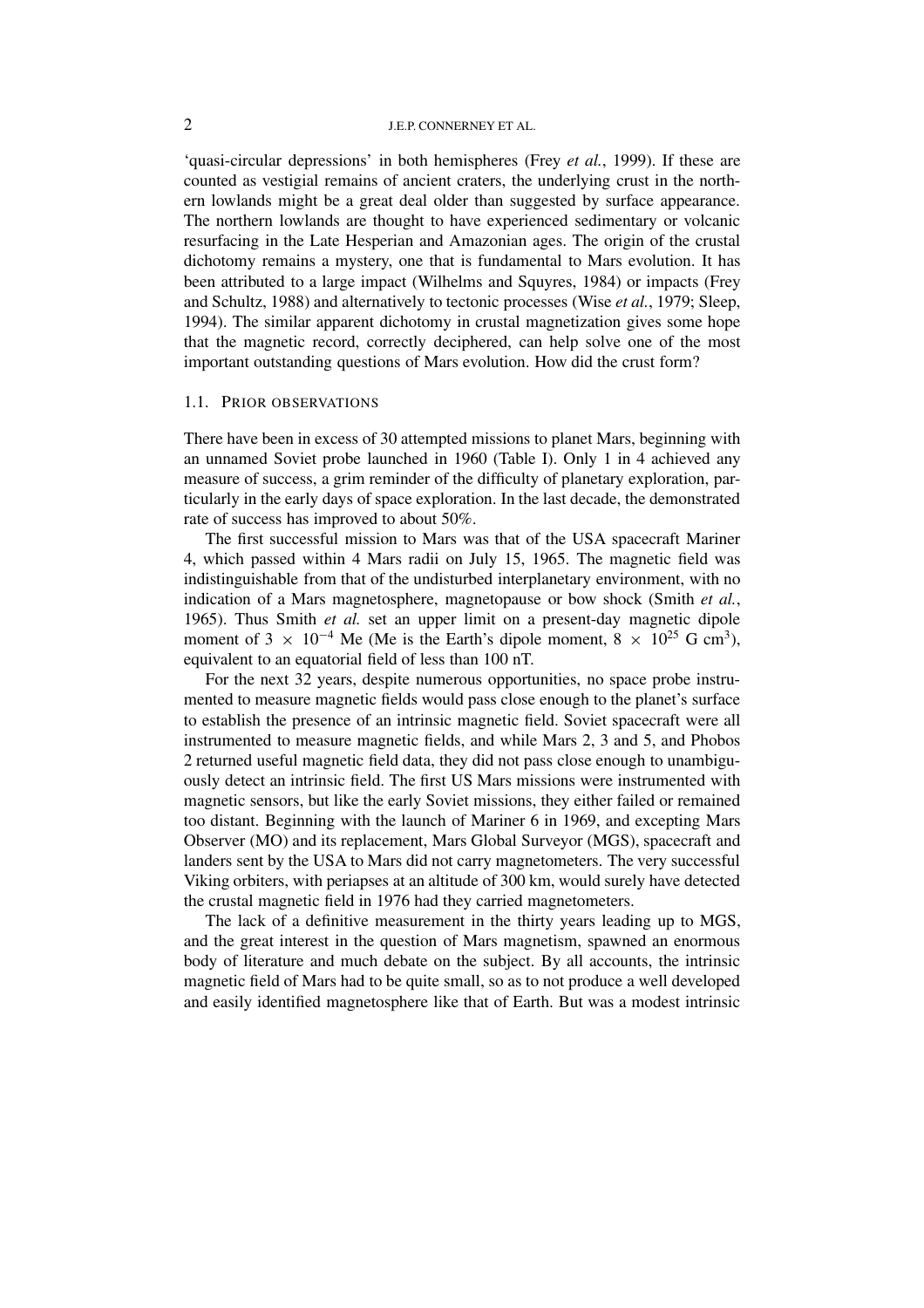|                | Attempt Launch date             | Name                    |             | field<br>investi-<br>gation? | Country Magnetic Mission outcome                                                    |
|----------------|---------------------------------|-------------------------|-------------|------------------------------|-------------------------------------------------------------------------------------|
| 1              | October 14 1960                 | None                    | USSR        | Y                            | Failed to reach Earth orbit                                                         |
| $\overline{c}$ | October 24 1962                 | None                    | <b>USSR</b> | Y                            | Failed to leave Earth Orbit                                                         |
| 3              | November 1 1962                 | Mars 1                  | <b>USSR</b> | Y                            | Flyby June 19, 1963; telemetry failed                                               |
| 4              | November 4 1962                 | None                    | USSR        | Y                            | Failed to leave Earth Orbit                                                         |
| 5              | November 5 1964                 | Mariner 3               | <b>USA</b>  | Y                            | Shroud separation failure                                                           |
| 6              | November 28 1964 Mariner 4      |                         | <b>USA</b>  | Y                            | Successful flyby; imagery and magnetic<br>measurements (distant)                    |
| 7              | November 30 1964 Zond 2         |                         | <b>USSR</b> | Y                            | Contact lost before Mars encounter                                                  |
| 8              | July 18 1965                    | Zond 3                  | <b>USSR</b> | Y                            | No Mars encounter                                                                   |
| 9              | February 24 1969                | Mariner 6               | <b>USA</b>  |                              | Successful flyby July 31                                                            |
| 10             | March 27 1969                   | Mariner 7               | <b>USA</b>  |                              | Successful flyby August 5                                                           |
| 11             | March 27 1969                   | None                    | <b>USSR</b> | Y                            | Launch Failure                                                                      |
| 12             | April 14 1969                   | None                    | <b>USSR</b> | Y                            | Launch failure                                                                      |
| 13             | May 8 1971                      | Mariner 8               | <b>USA</b>  |                              | Launch failure                                                                      |
| 14             | May 10 1971                     | Kosmos 419              | USSR        | $\overline{?}$               | Failed to leave Earth orbit                                                         |
| 15             | May 19 1971                     | Mars 2                  | <b>USSR</b> | Y                            | Orbited Mars; descent module crashed                                                |
| 16             | May 28 1971                     | Mars 3                  | <b>USSR</b> | Y                            | Orbited Mars; descent module landed,<br>telemetry failure                           |
| 17             | May 30 1971                     | Mariner 9               | <b>USA</b>  |                              | MOI November 13; successful mission                                                 |
| 18             | July 21 1973                    | Mars 4                  | <b>USSR</b> | Y                            | Failed to orbit Mars                                                                |
| 19             | July 25 1973                    | Mars 5                  | <b>USSR</b> | Y                            | Orbited Mars; partially successful mission                                          |
| 20             | <b>August 5 1973</b>            | Mars 6                  | <b>USSR</b> | Y                            | Flyby; descent module landed, little data                                           |
| 21             | <b>August 9 1973</b>            | Mars 7                  | <b>USSR</b> | Y                            | Flyby; descent module missed Mars                                                   |
| 22             | <b>August 20 1975</b>           | Viking 1                | USA         |                              | MOI June 19, 1976; landed July 20                                                   |
| 23             | September 5 1975                | Viking 2                | <b>USA</b>  |                              | MOI August 7 1976; landed September 3                                               |
| 24             | July 7 1988                     | Phobos 1                | <b>USSR</b> | Y                            | Contact lost before Mars encounter                                                  |
| 25             | July 12 1988                    | Phobos 2                | USSR        | Y                            | MOI January 29, 1989; lost telemetry<br>March 27                                    |
| 26             | September 25 1992 Mars Observer |                         | <b>USA</b>  | Y                            | Failed to achieve Mars orbit                                                        |
| 27             | November 7 1996                 | Mars Global<br>Surveyor | <b>USA</b>  | Y                            | MOI September 12, 1997; successful<br>mission (currently in extended mission)       |
| 28             | December 4 1996                 | Mars Pathfinder USA     |             |                              | Landed July 4, 1997; successful mission                                             |
| 29             | July 4 1998                     | <b>NOZOMI</b>           | JAPAN Y     |                              | Mission replan for 2004 arrival at Mars                                             |
| 30             | December 11 1998 Mars Climate   | Orbiter                 | <b>USA</b>  |                              | Failed to achieve Mars orbit                                                        |
| 31             | <b>January 3 1999</b>           | Mars Polar<br>Lander    | <b>USA</b>  |                              | No contact subsequent to landing attempt;<br>No contact with 2 microprobes deployed |
| 32             | April 7 2001                    | Mars Odyssey            | <b>USA</b>  |                              | MOI October 24, 2001; successful mission                                            |

TABLE I Chronology of Mars mission attempts<sup>a</sup>

aEntries through 1988 from Snyder and Moroz (1992).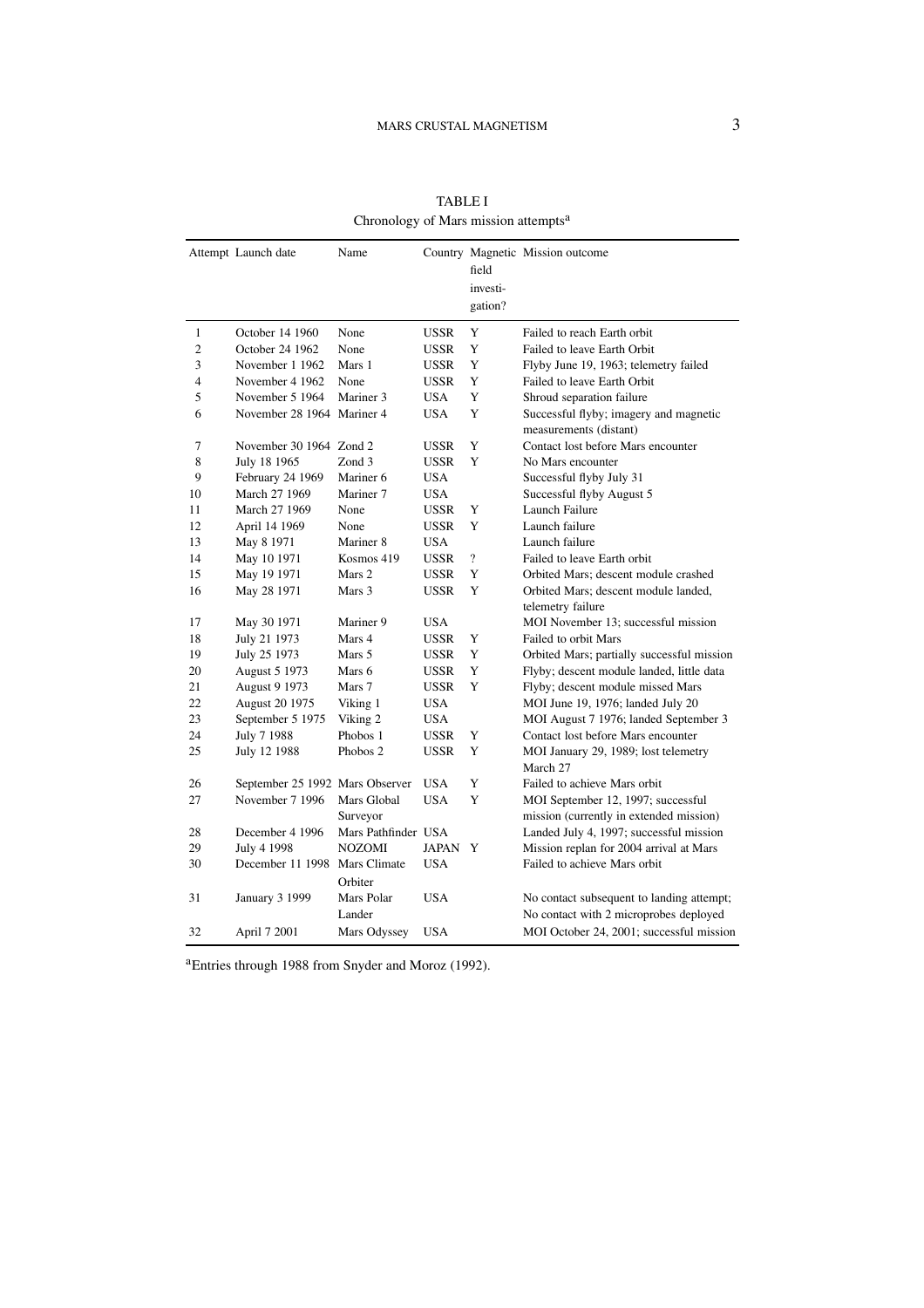field – almost exclusively assumed to be a planetary dipole – necessary to explain observations at Mars? The observations considered were largely those from the Soviet Mars 2, 3, and 5 probes, reviewed by Russell (1979) and Ness (1979), but also included ionospheric electron density profiles from numerous radio occultations and the Viking landers (reviewed by Slavin and Holzer, 1982). Estimates of a putative Mars dipole ranged from 0.8 to 2.55  $\times$  10<sup>22</sup> G-cm<sup>3</sup> (equivalent equatorial surface field of 20 to 65 nT), but the evidence was weak at best and widely criticized (e.g., Russell, 1978a, b; Ness, 1979).

The more recent Phobos 2 mission provided the closest observations (to 800 km altitude) and numerous more distant tail passages but provided 'no conclusive evidence for a magnetic field of internal origin' according to Riedler *et al.* (1989). However, others saw evidence of a planetary field in the same data (Dolginov and Zhuzgov, 1991; Slavin *et al.*, 1991; Verigin *et al.*, 1991; Mohlmann *et al.*, 1991) and the controversy did not end (e.g., Russell *et al.*, 1995; Gringauz *et al.*, 1993) until MGS entered Mars orbit in September 1997.

## 1.2. MARS GLOBAL SURVEYOR OBSERVATIONS

The Mars Global Surveyor spacecraft and Mission Plan were designed to recover a subset of the science objectives of the Mars Observer Mission, which ended with Mars Observer's unsuccessful orbit insertion maneuver. The Mars Observer Mission was designed to provide a direct entry into a high inclination mapping orbit at 400 km altitude. Mars Global Surveyor, in contrast, was designed to enter into a highly elliptical initial orbit, and achieve a circular (polar) mapping orbit at 400 km altitude by aerobraking in the Mars atmosphere (Albee *et al.*, 1998). This approach uses less propellant and makes more efficient use of launch mass.

Aerobraking works by using the planet's atmosphere to slow the spacecraft, reducing apoapsis by repeated passages through the atmosphere. The desired drag is obtained by adjusting the spacecraft periapsis with trim maneuvers to raise or lower the altitude of the spacecraft at closest approach, targeting the appropriate atmospheric density. As a result of a spacecraft anomaly experienced early in the mission, MGS used many more drag passes (891 in all) than was originally intended to slow the spacecraft. The magnetometer investigation was an unintended beneficiary of the revised MGS mission plan, which allowed a far greater sampling of the magnetic field well below the nominal 400 km mapping phase altitude.

This rather unique set of circumstances resulted in a mission that can best be described in three distinct mission modes, separated by orbital characteristics (Table II). The aerobraking phases (AB1 and AB2) occurred with the spacecraft in elliptical orbit about Mars and these mission phases provided in-situ observations along most of the orbit, extending down to altitudes of as little as 100 km. During each aerobraking pass MGS acquired measurements of the vector magnetic field along the orbit track at varying altitude above the surface. These passes are distrib-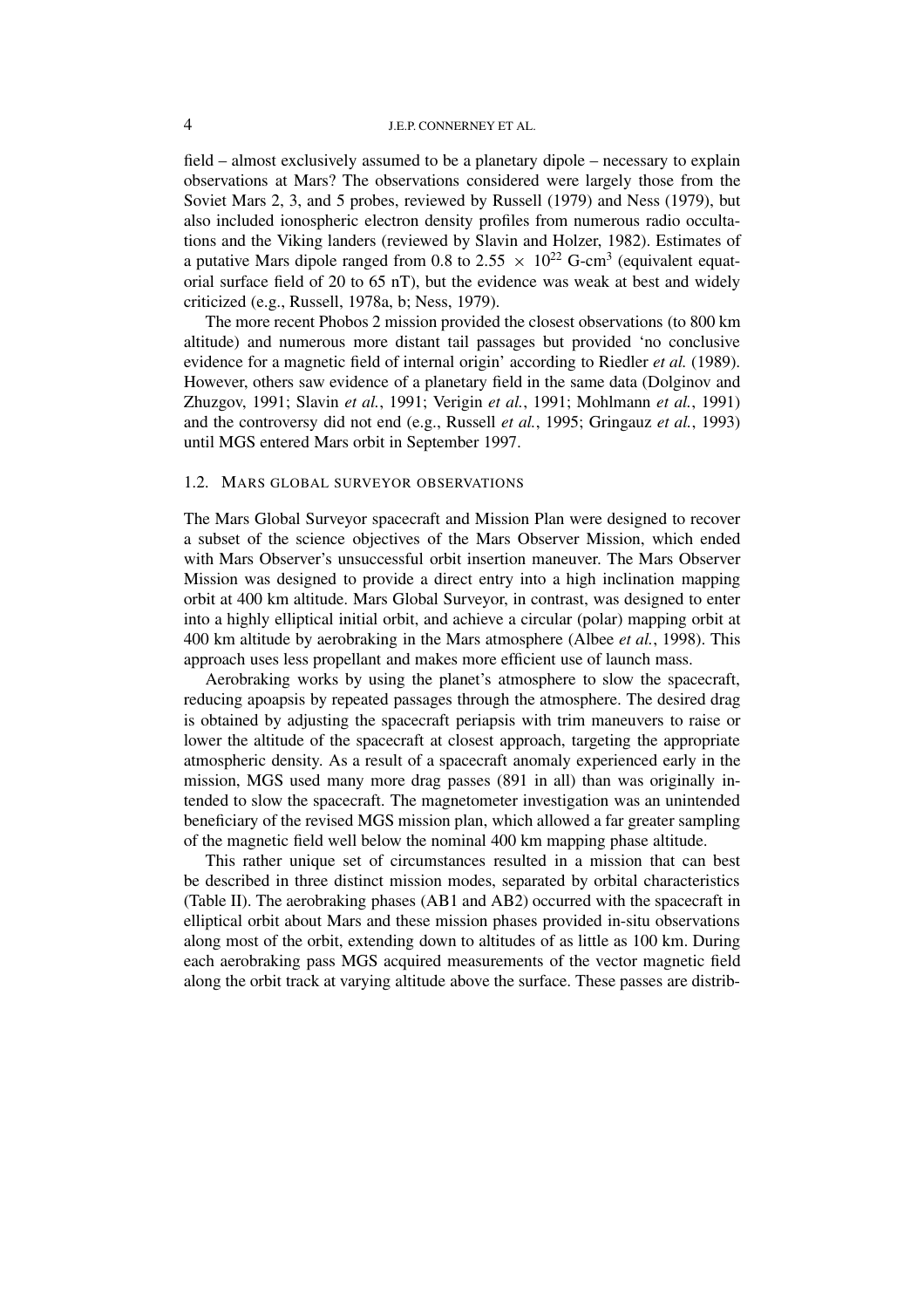# MARS CRUSTAL MAGNETISM 5

| Mars giobal surveyor mission phases |                   |                         |                    |  |  |  |  |
|-------------------------------------|-------------------|-------------------------|--------------------|--|--|--|--|
| Phase                               | Begin date        | End date                | Mapping            |  |  |  |  |
|                                     | Year mm day (DOY) | Year mm day (DOY)       | cycles             |  |  |  |  |
| Pre-mapping                         |                   |                         |                    |  |  |  |  |
| ab1                                 | 1997 09 13 (256)  | 1998 03 25 (084)        |                    |  |  |  |  |
| spo1                                | 1998 03 26 (085)  | 1998 05 27 (147)        |                    |  |  |  |  |
| spo <sub>2</sub>                    | 1998 05 28 (148)  | 1998 09 22 (265)        |                    |  |  |  |  |
| ab2                                 | 1998 09 23 (266)  | 1998 03 08 (067)        |                    |  |  |  |  |
| Mapping                             |                   |                         |                    |  |  |  |  |
| map1                                | 1999 03 09 (068)  | 1999 06 01 (152)        | $1 - 3$            |  |  |  |  |
| map2                                | 1999 06 02 (153)  | 1999 08 24 (236)        | $4 - 6$            |  |  |  |  |
| map3                                | 1999 08 25 (237)  | 1999 11 16 (320)        | $7 - 9$            |  |  |  |  |
| map4                                | 1999 11 17 (321)  | 2000 02 08 (039)        | $10 - 12$          |  |  |  |  |
| map <sub>5</sub>                    | 2000 02 09 (040)  | 2000 05 02 (123)        | $13 - 15$          |  |  |  |  |
| map6                                | 2000 05 03 (124)  | 2000 07 25 (207)        | $16 - 18$          |  |  |  |  |
| map7                                | 2000 07 26 (208)  | 2000 10 17 (291)        | $19 - 21$          |  |  |  |  |
| map8                                | 2000 10 18 (292)  | 2001 01 31 (031)        | $22 - 24$ $(25)^a$ |  |  |  |  |
|                                     |                   | <b>Extended Mapping</b> |                    |  |  |  |  |
| ext1                                | 2001 02 01 (032)  | 2001 04 03 (093)        | $(25)^{a} 26 - 27$ |  |  |  |  |
| ext2                                | 2002 04 04 (094)  | 2001 06 26 (177)        | $28 - 30$          |  |  |  |  |
| $ext{3}$                            | 2001 06 27 (178)  | 2001 09 18 (261)        | $31 - 33$          |  |  |  |  |
| ext4                                | 2001 09 19 (262)  | 2001 12 11 (345)        | $34 - 36$          |  |  |  |  |
| $ext{5}$                            | 2001 12 12 (346)  | 2002 03 05 (064)        | $37 - 39$          |  |  |  |  |
| $ext{6}$                            | 2002 03 06 (065)  | 2002 05 28 (148)        | $40 - 42$          |  |  |  |  |
| ext7                                | 2002 05 29 (149)  | 2002 08 20 (232)        | $43 - 45$          |  |  |  |  |
| ext8                                | 2002 08 21 (233)  | 2002 11 12 (316)        | $46 - 48$          |  |  |  |  |
| $ext{9}$                            | 2002 11 13 (317)  | 2003 02 04 (035)        | $49 - 51$          |  |  |  |  |
| ext10                               | 2003 02 05 (036)  | 2003 04 29 (119)        | $52 - 54$          |  |  |  |  |
| ext11                               | 2003 04 30 (120)  | 2003 07 22 (203)        | $55 - 57$          |  |  |  |  |

| Table II.                           |
|-------------------------------------|
| Mars global surveyor mission phases |

a<sub>map8</sub> was extended through the end of primary mission to include part (3/4) of the next mapping cycle (25)

uted more or less randomly over the surface of Mars and provide a sparse sampling of the field nearest the surface.

The pre-mapping mission phase included 'Science Phasing Orbits' (SPO1 and SPO2), during aerobraking operations, in which the spacecraft was 'parked' at a fixed periapsis awaiting the next mission phase. The SPO orbits provided relatively dense sampling of the vector field above the north pole of Mars at altitudes between 170 and 200 km. Mapping phase observations began in March, 1999 and continued for a full Mars year (687 days), through the end of January 2001, the end of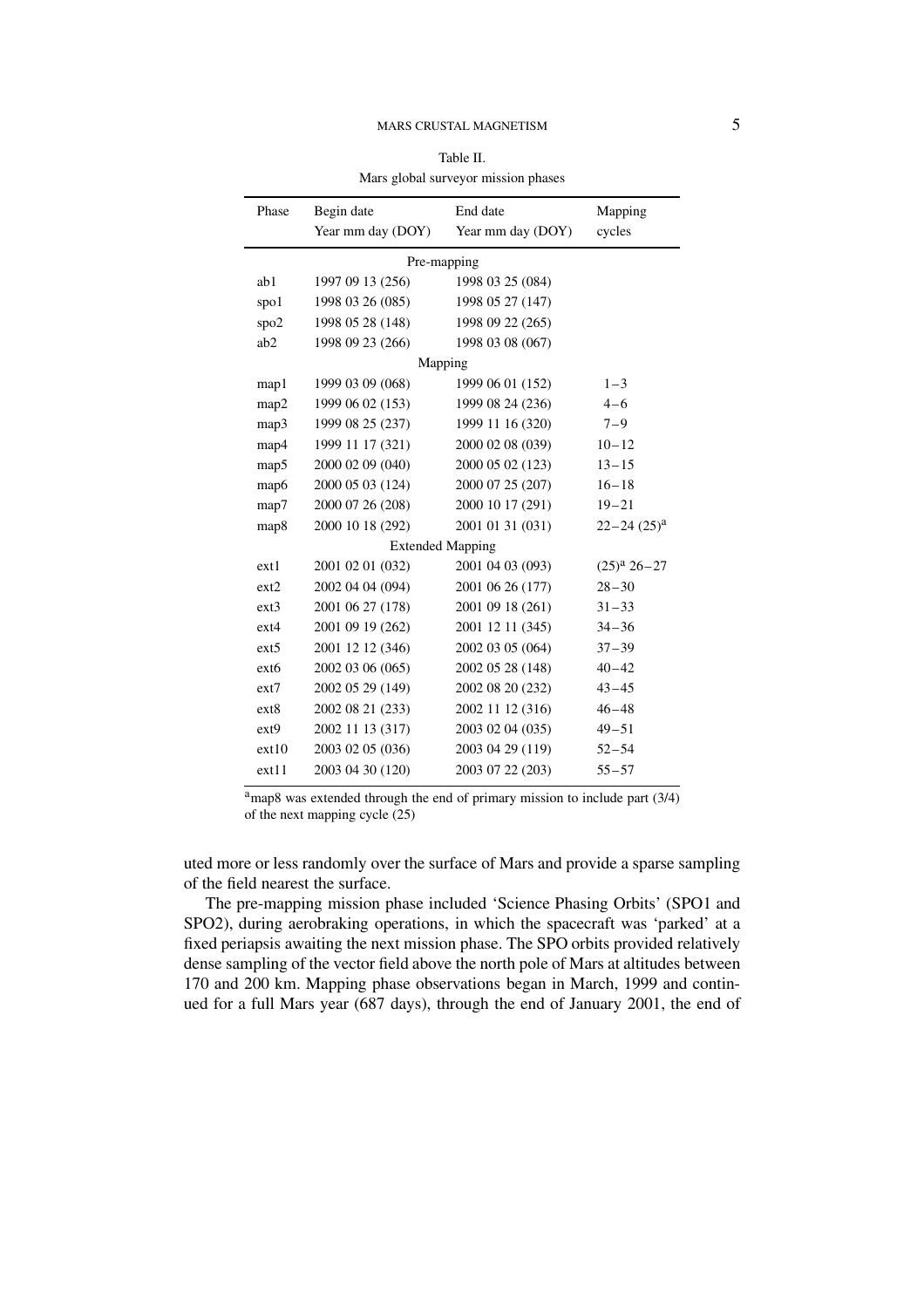the MGS Primary Mission. Since then the mission has operated, and continues to operate, in extended mission, nearing the end of the second Mars year in mapping operations. The mapping phases provided abundantly oversampled coverage of the magnetic field at a nominal altitude of 400 km (370 km–438 km) and fixed (2 am –2 pm) local time.

The mapping phases, and extended mapping phases, listed in Table II nominally consist of 3 mapping cycles each (with the exception of map8 and ext1). A mapping cycle is 28 days long and provides coverage of the entire planet by repeated application of a 7 day near-repeat cycle (Albee *et al.*, 2001). The 7 day cycle consists of 88 orbits, each crossing the equator 28.6 deg westward of the previous orbit. At the end of a 7 day repeat cycle, the spacecraft ground track is displaced eastward by a nominal 242 km from the initial ground track. Subsequent cycles 'fill in the gaps', providing under ideal conditions ground tracks crossing the equator every  $3 \text{ km } (1 \text{ deg longitude} = 59.2 \text{ km})$  at the end of 1 Mars year.

From the perspective of mapping a potential field, this is a particularly generous spatial coverage and a very desirable pattern of mapping. The density of sampling greatly exceeds that necessary to follow variations in the magnetic field of crustal origin with position (at orbit altitude). The spatial resolution needed to map a potential field scales with the altitude of observation; for example, a survey at 400 km altitude measures variations of comparable scale (e.g., Blakely, 1995) and need not be mapped at 3 km resolution. Just how densely the field needs to be sampled depends also on the quality or signal-to-noise (S/N) of the measurement, higher quality measurements allowing for increased spatial resolution. So there is ample opportunity to average the field over many nearby samples to achieve improved signal fidelity, reducing 'noise' from external sources. The mapping scheme is well suited for this, providing widely separated orbit tracks and a relatively long interval of time between nearby samples. For example, it takes 7 days to return to within 242 km of a particular location on the equator. This greatly exceeds the correlation length of variations ('noise') due to external sources, so to a first approximation physically adjacent (in longitude) samples may be treated as if they are statistically independent.

#### 1.2.1. *MGS Aerobraking Observations*

An early MGS aerobraking pass is shown in Figure 1, where the spacecraft trajectory and the vector magnetic field both appear in projection on the sky as viewed from the Sun. The magnetic field is illustrated by a vector originating at the spacecraft position at 3-s intervals along the trajectory. This example, from the 6th orbit of MGS on day 264 of 1997, was the first pass over the crust of Mars to unambiguously establish the nature of the magnetic field of Mars. From this image one can see that the magnetic field of Mars is not global in scale, as it would necessarily be if it were generated in the deep interior, for example by a dynamo. Instead, for this and many other examples one finds that the spatial scale of the observed field is comparable to the altitude of observation. This is what one expects of mag-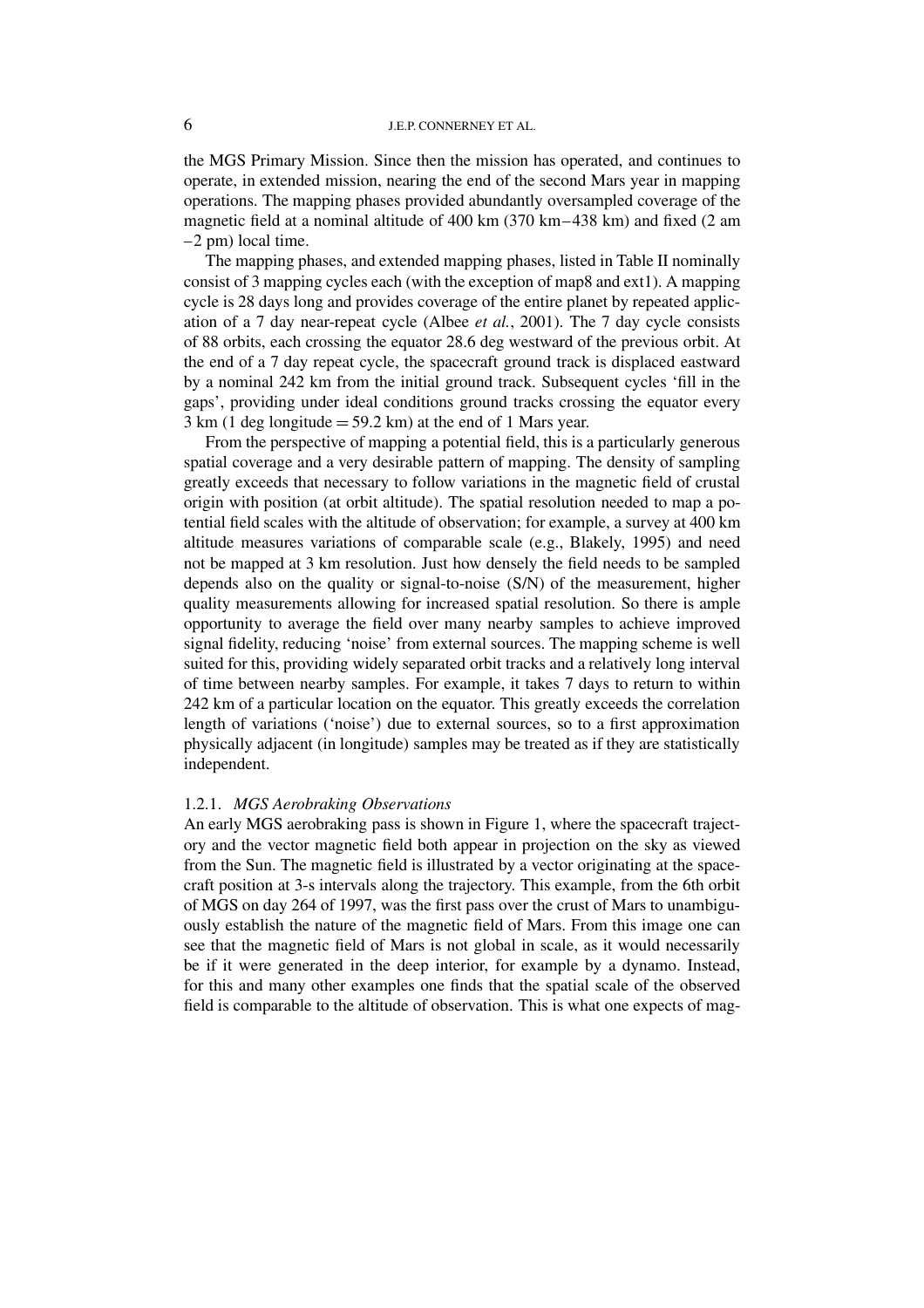

*Figure 1.* Projection of the MGS spacecraft trajectory and observed magnetic field onto a plane perpendicular to the Mars–Sun line and the Mars orbit plane for periapsis pass 6, 1997 day 264. The magnetic field is illustrated at 3 s intervals by a scaled vector projection of **B** originating from the spacecraft position at such times.

netic sources located near the surface of the planet, i.e., in the crust of Mars. The magnetic field of Mars is dominated by intensely magnetized sources distributed, non-randomly, in the Mars crust (Acuña *et al.*, 1998, 1999).

The MGS MAG-ER investigation obtained nearly continuous data coverage throughout most of the pre-mapping phase of the mission, with particular emphasis on acquisition of data near periapsis, as this presented a unique opportunity to sample the field at low altitudes (Albee *et al.*, 2001). Magnetometer data were acquired during 127 of 197 periapsis passes occurring in ab1; 60 of 130 passes in spo1; 211 of 244 passes in spo2; and 896 of 1111 passes in ab2. During each pass the field was sampled at low altitudes along a limited ground track centered on the latitude and longitude of periapsis and extending approximately  $\pm 25$  deg north and south of closest approach. The latitude of periapsis, about 30 deg N at the beginning of ab1, progressed slowly northward toward and over the pole through spo2. During ab2, the latitude of periapsis progressed southward, reaching a maximum of 87 deg S by the end of aerobraking. These occurred more or less randomly in longitude, so by the end of pre-mapping almost the entire surface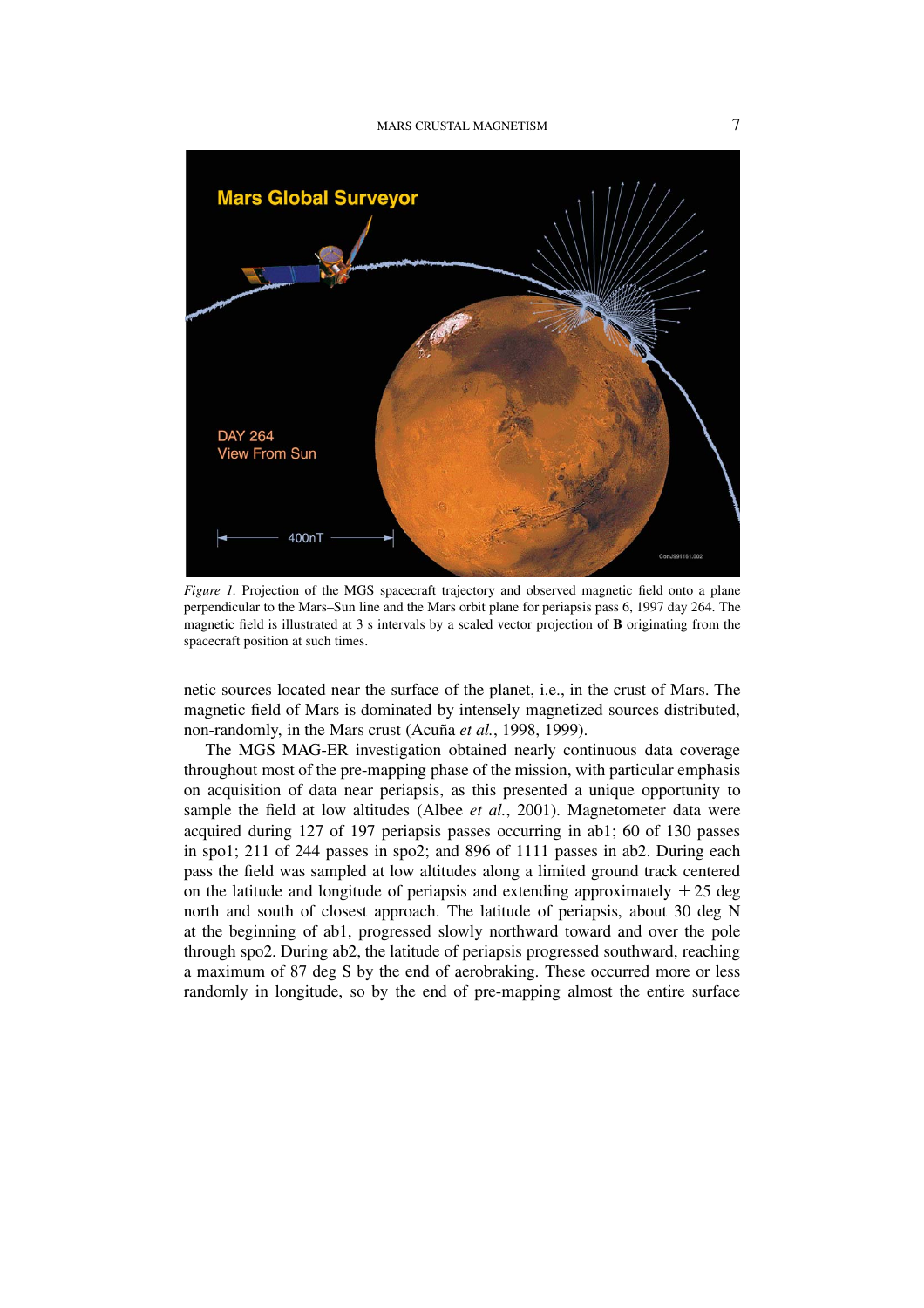8 J.E.P. CONNERNEY ET AL.



*Figure 2.* Orthographic projections of the three components of the magnetic field ( $B_r$ ,  $B_\theta$ ,  $B_\phi$ ) at a nominal 400 km mapping orbit altitude, viewed from 30 deg S and 180 deg East longitude (after Connerney *et al.*, 2001).

of Mars had been sampled, albeit sparsely, at low altitude. Thus it was possible for Acuña *et al.* (1999) to map the global distribution of magnetic sources in the crust of Mars, revealing a remarkable association with the dichotomy boundary and southern highlands (see Figure 2 of Acuña *et al.*, 1999).

# 1.2.2. *MGS Mapping Observations*

The Mars Global Surveyor mapping phase, beginning in March of 1999, provided measurements of the vector magnetic field at nearly constant altitude (370–438 km) and fixed (2 am–2 pm) local time. These observations approximate the ideal in mapping a potential field, in that they offer a measure of the field on a closed surface about the source. A 'mapping cycle' of 28 days duration in orbit provides nearly uniform coverage of the planet with track-to-track separation of about 1 deg (59 km separation) at the equator.

At the 400 km nominal mapping altitude, magnetic fields generated by the interaction of Mars' atmosphere with the solar wind can at times be appreciable. The remainder of this volume is devoted to the study of this interaction. However, our focus in this chapter concerns the mapping of the crustal field itself and minimizing the influence of external sources on the results. To a very good first approximation, external fields draped over a conducting obstacle will align with the conducting surface, appearing largely in the horizontal component of the field. Magnetic fields generated by the solar wind interaction are time variable, reflecting variations in the solar wind, and greater in magnitude near the sub-solar point. With data from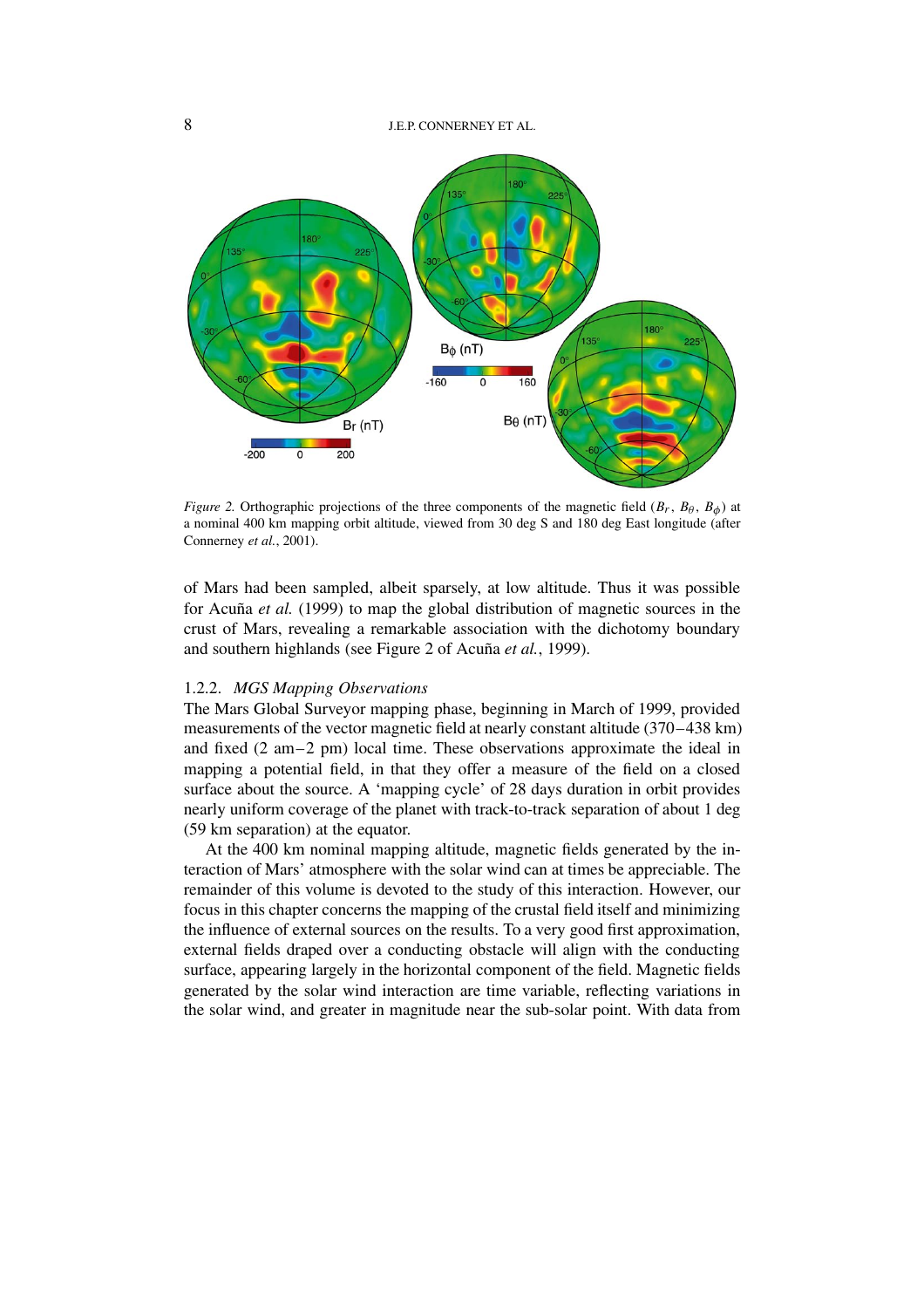many mapping cycles, allowing measurement redundancy and statistical reduction of external noise, the crustal magnetic field has been mapped with extraordinary signal fidelity (Acuña *et al.*, 1999, 2001; Connerney *et al.*, 2001).

Figure 2 shows a series of orthographic projections of the three components of the vector field observed in mapping orbit (Connerney *et al.*, 2001) from a vantage point located at 30 S and 180 E, above the intensely magnetized southern highlands. The map was constructed by collecting night-time observations in 1 by 1 deg lat/lon bins (59 km at the equator) and using a median value for each component as an approximation to the vector crustal field. The field due to the solar wind interaction is both quieter and weaker in magnitude over the darkened hemisphere, so elimination of dayside observations helps reduce the effects of external fields. Use of the median value for an estimate of the crustal field further reduces the effects of a time-variable external field, but it is important to note that a residual bias of a few nT remains. This residual contains some part of the global scale response of Mars' atmosphere to the solar wind (Crider *et al.*, this volume) and can also be identified in the low degree and order terms of a spherical harmonic expansion (Arkani-Hamed, 2002a). It is also important to recognize that these maps are essentially images of the observations, as opposed to images obtained from a model fit to observations, and that estimates in adjacent longitude bins are largely statistically independent. The high signal fidelity (of order 100) evident in the images is truly representative of the data.

It is interesting to compare the global maps of the crustal magnetic field of Mars (Connerney *et al.*, 2001) with those of the Earth derived from MAGSAT observations at comparable altitude (Langel *et al.*, 1982), and the more recent maps derived from Orsted (Olsen, 2002) and Champ (Maus *et al.*, 2002) at somewhat greater altitude. In the case of the Earth, the much larger internal field must first be removed, with some uncertainty, and observations need be detrended or otherwise filtered along track to remove residual internal fields as well as external fields. What remains is a crustal field at least an order of magnitude weaker than that of Mars. The Earth's magnetic anomalies must be estimated in the presence of a large inducing field, so it is not possible to distinguish between induced and remanent magnetism, except, perhaps in a statistical sense (Maus and Haak, in press). Free of such ambiguities, Mars is an ideal laboratory for the study of crustal magnetic fields and their origin.

### **2. Interpretation of the Magnetic Field**

Before we turn to a more detailed discussion of how to interpret the crustal magnetic field of Mars, it is useful to summarize what can reasonably be inferred from the observations themselves. The lack of a present-day global field means that Mars does not now have an active dynamo in its deep interior. Since parts of the crust are intensely magnetized, it is hard to escape the conclusion that Mars once had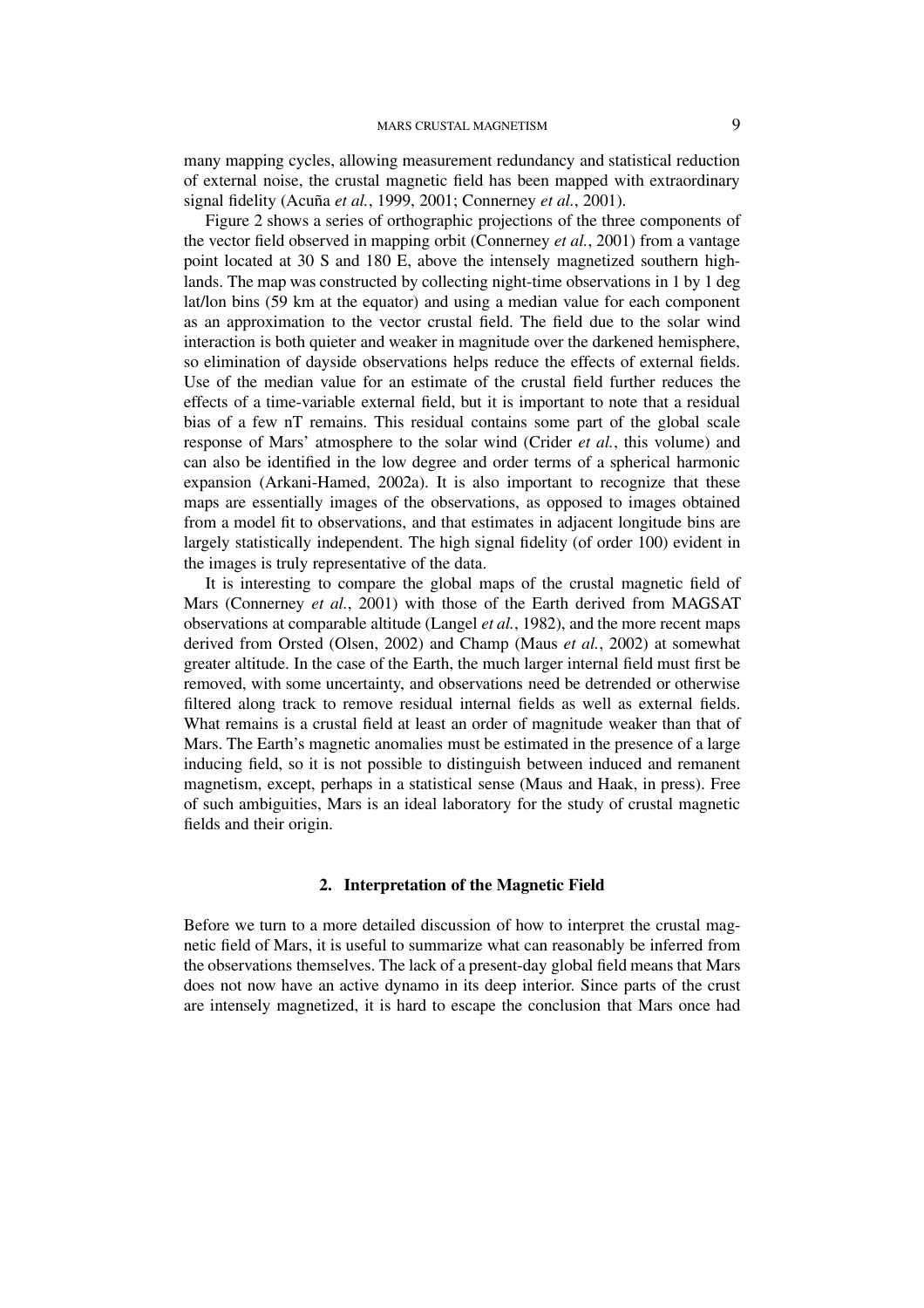an active dynamo (Acuña *et al.*, 1999), whether or not remanence was acquired by thermoremanent magnetization (TRM), as seems likely, or some other process (e.g., chemical remanent magnetization, or CRM). This observation requires that Mars had a convecting, electrically-conducting core within which a dynamo operated for a geologically significant interval of time. Most models of Mars evolution would have a molten iron core forming early, after or during hot accretion some 4.5–4.6 billion years (Gyr) before the present (Schubert *et al.*, 1992; Stevenson, 2001; Spohn *et al.*, 2001; see, however, Senshu *et al.*, 2002).

It also appears likely that Mars' dynamo ceased operation relatively early in the planets evolutionary history, as suggested by Acuña *et al.* (1999), although this inference is not indisputable. Acuña *et al.* noted that expansive regions above the large impact basins (Hellas, Argyre, Isidis) lacked measurable crustal fields, as did much of the northern lowlands. For the moment let us accept the notion that this observation implies that the associated crust is not magnetized. Had these structures formed in the presence of a large ambient field, they would likely have acquired intense remanent magnetization as the rock cooled below the Curie temperature. This process would leave identifiable magnetic signatures above these features, where none is observed. Either they formed after cessation of the dynamo, or the magnetic imprint originally acquired was subsequently erased. This would require reworking the entire crust in the vicinity of these basins (e.g., reheating above the Curie temperature or demagnetization by shock) without leaving a visible trace. The formation of these large impact basins is believed to have occurred about 4 Gyr ago, leading to the conclusion that the dynamo had ceased operation after just a few hundred million years.

An alternative proposal by Schubert and colleagues (Schubert *et al.*, 2000) would have the large impact basins form prior to the onset of the dynamo (see also Stevenson, 2001), reversing the chronology proposed by Acuña *et al.* (1999). This proposal was motivated, in part, by the lack of detection of a distinct magnetic signature, or 'fringing field', associated with the large impact basins (which depends on the scale length of crustal magnetization, discussed in detail in Section 2.3). Schubert *et al.* propose that the magnetization of the southern highlands arose mainly from localized heating and cooling events that post-date the era of large impacts and basin formation. They observe that early onset and cessation of the dynamo is difficult to reconcile with the notion of a dynamo driven by solidification of an inner core (as is thought to be the case for Earth). There is as yet no unambiguous observational constraint on the timing of the dynamo, but for the fact that it has existed in the past and has ceased to operate since. Whatever the cause, the dichotomy in magnetization of the Mars crust is perhaps the most significant clue in its evolution.

It is also difficult to escape the conclusion that the crust of Mars is intensely magnetized, and that the magnetization displays a coherence over hundreds of km, persisting for billions of years. This requires an iron rich crust with a magnetic mineralogy that can acquire and preserve, over aeons, a large remanent field. To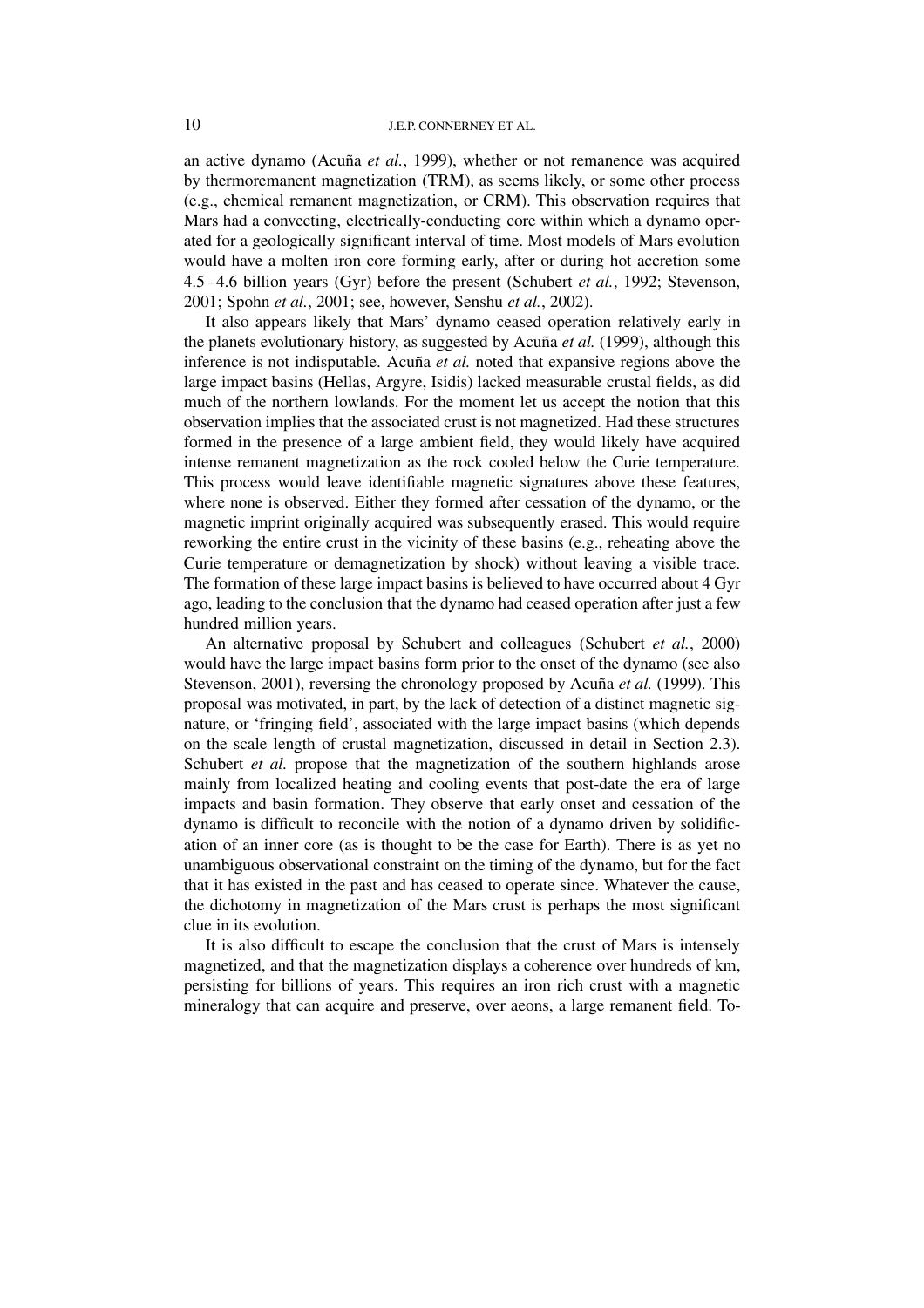gether with inferences on the composition of the Mars mantle from studies of the SNC meteorites (Wadhwa, 2000; McSween *et al.*, 2001), this implies an increased oxidation state relative to mantle-derived rock, consistent with assimilation of an aqueous component at crustal depths (Connerney *et al.*, 2001).

These observations provide very important constraints for Mars evolution, but it is clear that there is much more to be learned if the magnetic record in the Martian crust can be deciphered. In the following sections we consider models of the magnetic field, both global and regional, and what might be learned from them.

### 2.1. BASIC CONCEPTS

Interpretation of the magnetic field is an exercise in the field of potential theory, the study of harmonic functions that are solutions of Laplace's equation. They often arise in studies of gravity, magnetic and electric fields, and problems of heat and fluid flow, for example (Kellogg, 1929; Blakely, 1995). The principle of superposition holds for harmonic functions, so given a distribution of sources (e.g., magnetic dipoles) one can compute the field throughout space by summing up that due to individual sources or by integration over a volume. Theorems of uniqueness on harmonic functions ensure that a potential is uniquely determined within a closed regular region by its values on the boundary of that region, or, with some restriction and to within an additive constant, by the values of its normal derivative on the boundary (e.g., Kellogg, 1929). Alternatively, if the potential and its normal derivative are known on any arbitrary surface, it is uniquely determined in the three dimensional neighborhood of any point of that surface. So, for example, the properties of such functions can be used to continue the field from one surface to another, as is often done in geophysical surveys, apart from practical concerns.

However, the distribution of sources is not determined by knowledge of the potential, however complete. A potential can be due to various source distributions. As a simple example, consider the magnetic field of a dipole at the origin and that of a uniformly magnetized sphere of radius a. Observed in a region exterior to the sphere, both source distributions produce the same (dipole) magnetic field and are therefore indistinguishable. In general, given a source some distance from the point of observation, there is always an alternate source distribution nearer the point of observation that can approximate to any desired accuracy the field of the more distant source. So, for example, when fitting an observed field with a dipole source at some depth in the crust, it is likely that the true source is both closer to the observer (not as deep in the crust) and spatially distributed.

One may also point to sources that produce no magnetic field, and by superposition show that any model is non-unique. The magnetic field external to a uniformly-magnetized infinite plate is zero (e.g., Blakely, 1995). This might be a good approximation if the observer is close to a uniformly-magnetized source, compared to its extent. Such a plate with a hole in it produces the same field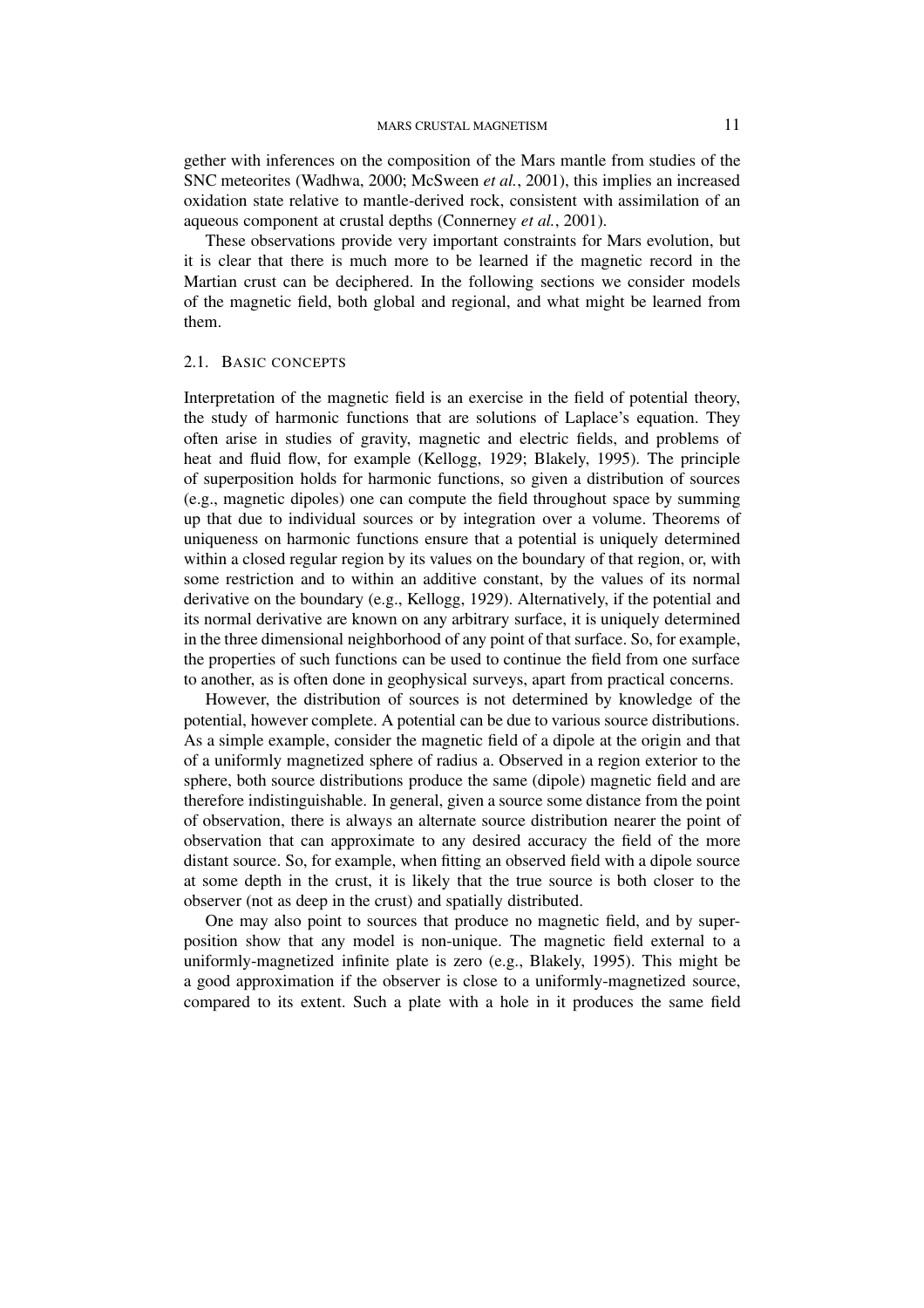as an isolated, uniformly magnetized (in the opposite sense) disc sized to fit the hole. This works as well with a spherical cavity; a dipole field observed above the crust might equally well indicate a hole in such a plate or an isolated, uniformly magnetized sphere of the same size.

Consider a spherical shell (e.g., planetary crust) in which the intensity of magnetization is constant and the direction of magnetization is everywhere radial. Symmetry and Gauss' theorem dictate that the magnetic field produced by such a source is zero. In fact, there are infinitely many ways to magnetize a spherical shell (and therefore a solid sphere) in such a way as to produce no magnetic field exterior to the shell (Runcorn, 1975a, b). Runcorn's theorem states that if a shell of any thickness acquires a magnetization, the intensity of which is proportional and parallel to a magnetizing field of internal origin, which later disappears, its external field is zero (aside from practical concerns; see, e.g., Goldstein, 1975; Leweling and Spohn, 1997). Runcorn applied this theorem to argue in favor of a lunar magnetic field of internal origin. However, one can also posit a crust with many 'Runcorn spheres' of all sizes scattered about, undetectable by external measurements of the magnetic field.

Measurements of the vector magnetic field, exterior to a source region, cannot, therefore, uniquely determine the properties of the source. Additional information is required if we are to learn about the intensity and direction of magnetization, or the distribution of magnetization, within the source region (i.e., crust, or interior of a planet). The validity of a magnetization model and the utility of the model depend critically on the validity of the additional information, or constraints, imposed on the solution.

Spherical harmonic analysis is by far the most popular method used in the interpretation of potential fields of global scale, dating back to its introduction by Gauss in 1838. It is particularly useful to describe the field produced by a source distributed near the origin, and has been applied to the Earth's field (Langel, 1987) as well as all of the magnetized planets (Connerney, 1993). It is far less efficient when applied to a source distribution that is not compact, such as crustal magnetization. On a global scale, crustal sources have been modeled by fitting a large number of equally spaced dipoles in a shell approximating the crust (Mayhew and Galliher, 1982). They assumed that the Earth's crustal field is largely due to induction, the direction of each dipole being fixed by that of the main field. This constraint is not applicable in the case of Mars, where no global field exists today.

On a local scale, observations can be fit to any model for which the field can be calculated, beginning with simple dipoles, thin sheets, uniformly magnetized volumes, etc. In geophysical surveys, one often finds the direction of magnetization constrained, as appropriate for induced fields, in modeling the source. Constraints provided by local geology, gravity, seismic data, or borehole measurements and samples are often introduced to constrain the distribution of magnetization (e.g., Telford *et al.*, 1976) in applied geophysics.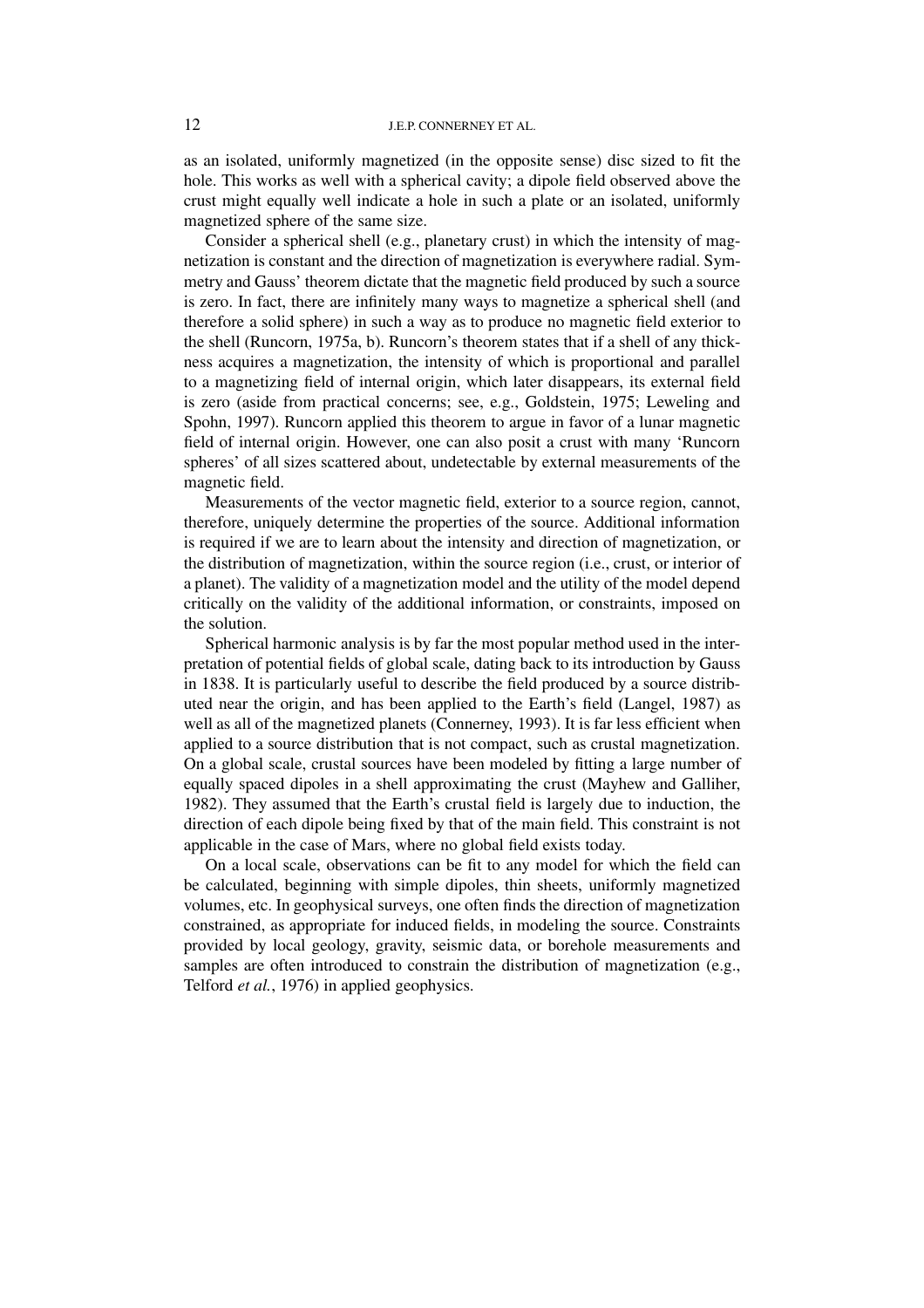### 2.2. GLOBAL MODELS

The first global scale model of the magnetic field of Mars was produced by Purucker and colleagues (Purucker *et al.*, 2000) using Mars Global Surveyor aerobraking phase observations. They used an equivalent source technique, representing the crustal field by superposition of many dipoles, approximately equally spaced (about 111 km apart), on a reference sphere of radius 3394 km (∼ 1 *Rm*). The magnetization direction of all 11,550 dipoles was assigned (radial) as were the locations; only the magnitude of each was varied to fit the observations. The model was used to construct a nearly complete altitude-normalized map of the radial magnetic field at a reference altitude of 200 km. The model should be regarded as a tool for interpolating the field between orbit tracks in a manner that satisfies Laplace's equation (one of many). The model will approximate the field in the immediate vicinity of orbit tracks. At low altitudes, the calculated field would merely reveal the (arbitrary) locations of the many dipoles used to represent the field. Special care is needed to remove source dipoles that are not well constrained by the observations (too distant from the trajectory), and to identify individual passes with large external field variations, to avoid bias in the source dipoles fitted.

Spherical harmonic models of the field have been presented by Arkani-Hamed (2001a, 2002a), Cain *et al.* (2003), and Voorhies *et al.* (2002). Arkani-Hamed's model is an expansion to degree and order 50, most recently improved by addition of mapping orbit observations, while both Cain *et al.* (2003) and Voorhies *et al.* (2002) use expansions to degree and order 90. The higher the degree and order of the expansion, the greater the spatial resolution afforded by the model, in general, although one will find much discussion regarding the appropriate choice of  $n_{\text{max}}$  for a specific dataset. Arkani-Hamed (2002) represents the spatial resolution afforded by a 50-deg expansion as comparable to a wavelength of 420 km on the surface and argues that this is the maximum resolution afforded by the data. However, Cain *et al.* (2003) show several examples of low-altitude aerobraking data that are reasonably well fit by their 90-deg spherical harmonic model and poorly represented by an expansion limited to 50-deg.

Like the many-dipoles equivalent source models, the spherical harmonic models provide a useful tool for interpolating the field in the general vicinity of the orbit tracks along which the original data were acquired. Upward continuation of the field with a spherical harmonic expansion can be expected to work well, within a region devoid of local currents, providing that the external field is also taken into account. At the 400 km altitude of the mapping mission, MGS spends about half its time above the ionopause (Mitchell *et al.*, 2001), and local currents due to the interaction of the atmosphere and crustal field with the solar wind are already significant.

In contrast, downward continuation of a spherical harmonic model works well only for compact sources, i.e., fields due to sources deep in the interior. The (unmodeled) magnetic field associated with small spatial scale variations in crustal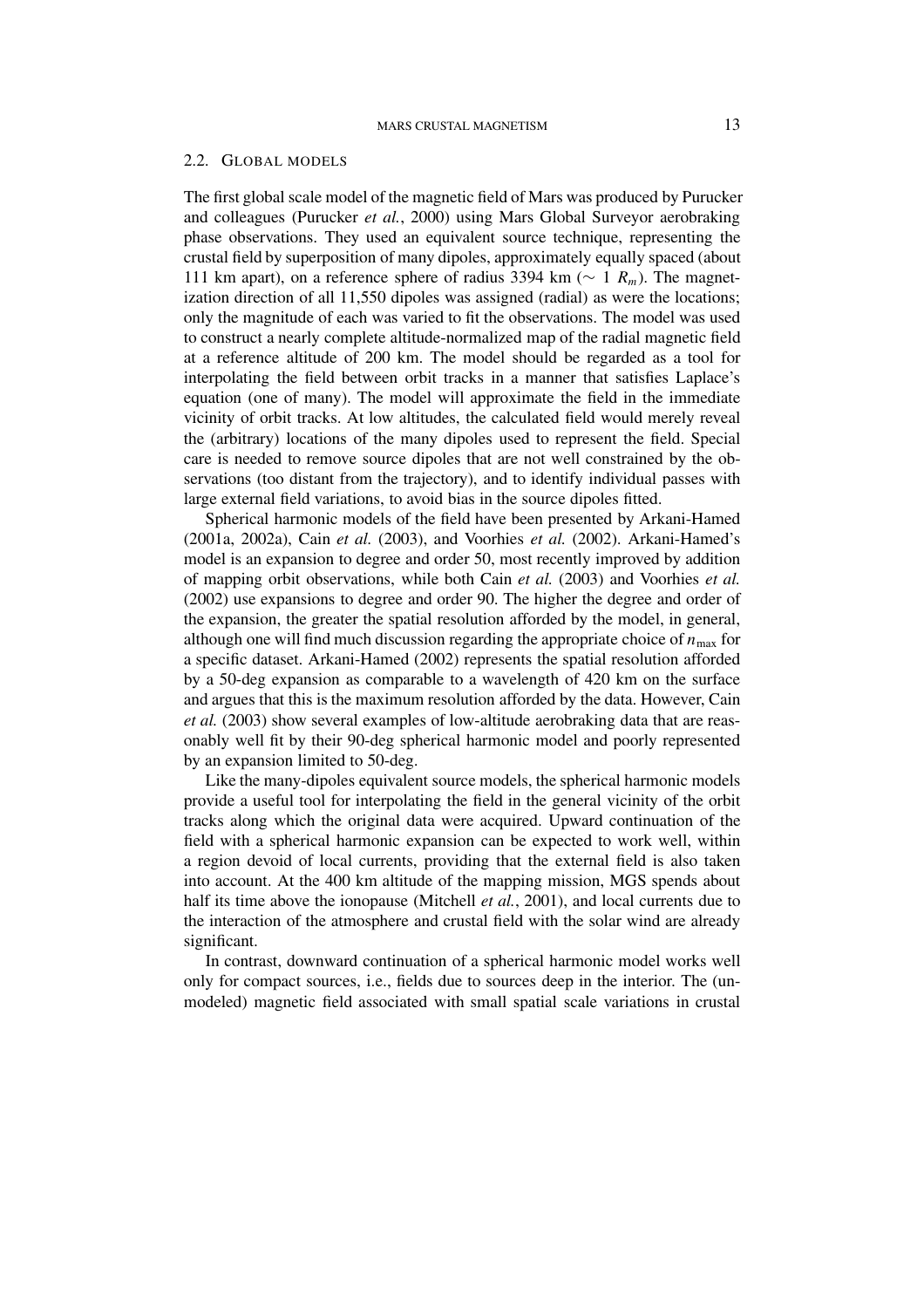

D1599.002

*Figure 3.* Sensitivity to spatial variations in magnetization depends on the altitude of observation. We compare the relative amplitude of crustal signals as a function of spatial wavenumber (wavelength) for three different mapping altitudes. Peak sensitivity shifts to shorter wavelengths as altitude decreases (after Blakely, 1995).

magnetization grows exponentially larger as one continues downward. Such fields will quickly overtake those associated with large spatial scales. Indeed, the altitude of observation essentially selects a range of observable spatial wavelengths, comparable to the survey altitude; signals associated with smaller spatial scales, *and* longer spatial scales, are greatly attenuated (Figure 3). Downward continuation of a truncated spherical harmonic will do little more than slightly alter the field as observed at altitude, providing little additional insight. Any information about small spatial scales – those that will be far more prominent near the surface – has already been removed from the data!

Figure 3 is a good illustration of the power of altitude in a geophysical survey, or in our application, the global mapping of a planet. The altitude of the mapping orbit determines the wavelength of spatial variations that the survey will be most sensitive to; lower altitudes favor higher spatial resolution. The curve correspond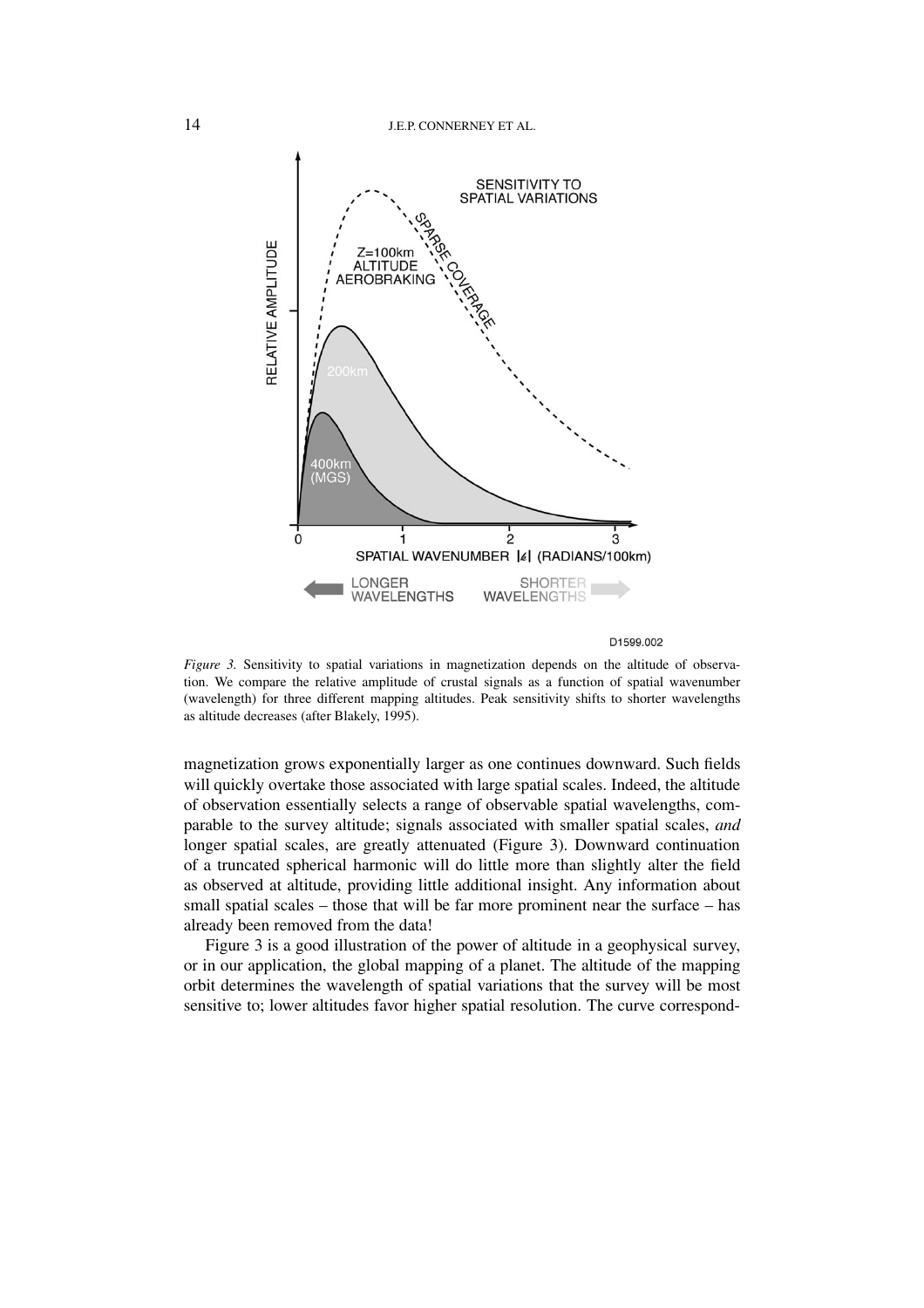ing to 100 km altitude (reached in aerobraking) is rendered with a dashed line to distinguish it from those (at 200 km and 400 km) that correspond to practical circular orbit altitudes. The atmospheric drag at 100 km altitude on Mars is much too large for completion of a global survey at that altitude. A collection of aerobraking passes provides a wealth of information but these data cannot be continued without additional information, in contrast to high-fidelity measurements on a surface.

The spatial resolution afforded by a complete survey at a particular altitude is easily deduced from Figure 3. The commonly-held view is that the spatial resolution afforded by a survey is comparable to the survey altitude. This is about right in the case of the Earth, where fields of crustal origin must be measured, with considerable difficulty, in the presence of the much larger background field, resulting in limited signal-to-noise maps. In this case, for S/N ratios of a few, the spatial resolution obtained is comparable to that of the peak amplitude, at about 1 radian per h where h is the mapping altitude. However, if you measure the field with much higher signal-to-noise, you gain information at spatial scales above and below the peak. The highest spatial resolution afforded by the survey is obtained by following the curve in Figure 3 to the right until the amplitude is reduced by a factor comparable to the S/N of the map. For the MGS mapping of Mars at 400 km altitude (Connerney *et al.*, 2001) the vector field has been mapped with extraordinary signal fidelity (S/N ∼ 100), yielding information to spatial scales of about 1 radians/100 km.

The global representations will be most useful in studies of the solar wind interaction with Mars, where details of the field below mapping altitude are less important. The global representations, it should be noted, are very inefficient when applied to crustal sources, which by nature are local. The magnetization acquired and preserved in the crust is strongly dependent on the rock composition and mineralogical form of the iron, its magnetic microstructure, magnetizing field intensity, and the subsequent chemical, thermal, and mechanical history of the sample. These are largely localized phenomena with small spatial scales, compared with satellite mapping altitudes. An isolated source is more easily and accurately described by a simple dipole than with a set of orthogonal basis functions (spherical harmonics) spanning the globe. For example, a spherical harmonic expansion to  $n_{\text{max}} = 90$ requires  $(n_{\text{max}} + 1)^2 - 1 = 8280$  coefficients to fit such a source where 6 free parameters would do better.

For this reason, we prefer regional analyses and source modeling techniques, described in the next section, to address crustal magnetization. However, spherical harmonic analyses can provide a useful representation for some applications and an interesting comparison with Earth's crust. Figure 4, from Voorhies *et al.* (2002), shows a comparison of the 'magnetic spectra' of Earth and Mars, i.e., the meansquare amplitude of the field due to harmonics of degree n as a function of  $n$ . The Earth's spectrum for  $n < 13$  or so is identified with the core field, produced by the dynamo below 0.55 the planet's radius. The higher degree terms are identified with crustal sources (Langel and Estes, 1982) and are reasonably well fit by a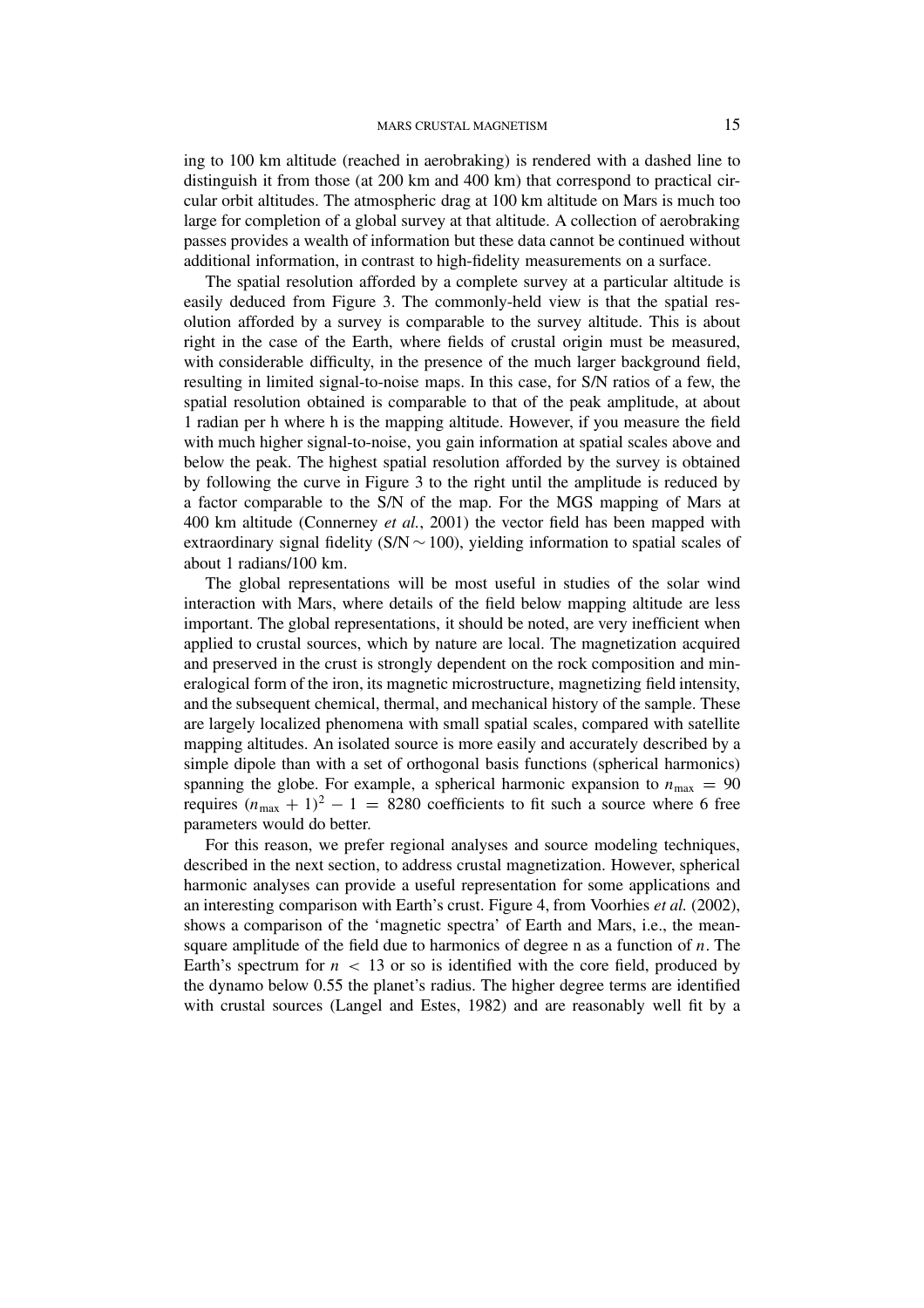

*Figure 4.* Mean square amplitude of the magnetic field on the surface of a sphere (radius a) from spherical harmonics of degree n for Earth ( $a = 6371$  km) and Mars ( $a = 3394$  km). The fitted curve for the Earth is the sum of spectra from core sources (dynamo) and that of a crustal source shell of random dipoles at shallow depth. The fitted curve for Mars is that of a source shell of random dipoles in the crust only (after Voorhies *et al.*, 2002).

distribution of random dipoles near the surface (top 18 km of crust). In contrast, the entire Mars spectrum is well described by a random distribution of dipoles at a depth of about 50 km (Voorhies *et al.*, 2002) beneath the surface. Connerney *et al.* (1999) claimed that the Mars crust was an order of magnitude more intensely magnetized than Earth's, on average. Voorhies *et al.* (2002) show more precisely that the Mars crust is a factor of  $9.6 (\pm 3)$  more intensely magnetized over all spatial scales for which a comparison is possible.

#### 2.3. SOURCE MODELS

Perhaps the most fruitful way one might address crustal magnetization is through the use of source models, whereby the field produced by a volume of magnetized material is compared with that observed. Of course, one must be cognizant of the non-uniqueness inherent in potential field modeling, and critical of any assumptions made to constrain the range of solutions. However, source modeling allows for the introduction of additional constraints based on other knowledge, where appropriate. In general, magnetic survey data can be enhanced with knowledge of local geology, sample measurements, gravity, borehole measurements and samples, and so on. This is why *forward modeling* is so popular in geophysical surveys. It is relatively easy to incorporate such constraints into the model, e.g., constraining the volume and location of magnetized material, or the direction of magnetization (induced fields), or intensity of magnetization (if one has samples).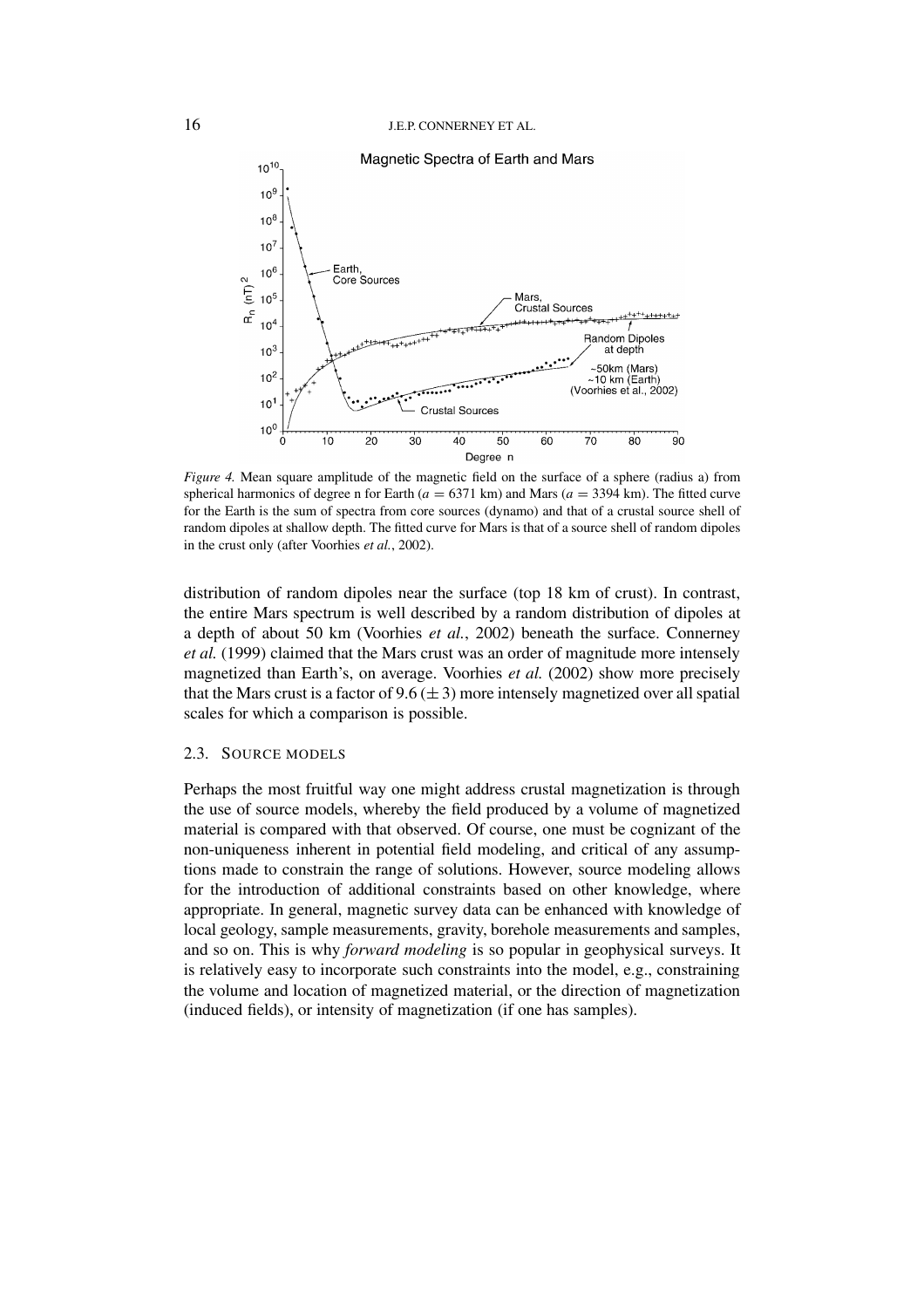In the case of Mars, we currently have few if any constraints applicable on a scale appropriate to the observations. Most of the Mars data is acquired at about 400 km altitude, supplemented by aerobraking data down to about 100 km altitude. We are thus limited to spatial scales *roughly* comparable to 100 km (Figure 3) and require constraints of comparable scale. It is difficult to imagine a source of such dimensions with uniform magnetization, for example, or uniform direction of magnetization. However, one can envision the wholesale demagnetization of the crust in the vicinity of large impact craters and basins, many of which have appropriate spatial scales (e.g., Acuña *et al.*, 1999).

It may be worthwhile to digress briefly to address questions of scale in more detail. Consider the regional demagnetization of the crust in the vicinity of the major impact basins (e.g., Hellas, Argyre, Isidis), used by Acuña *et al.* (1999) to establish constraints on the history of the dynamo. They assumed that crustal remanence was erased by a thermal event or shock demagnetization, or both, associated with the large impact events. The magnetic field mapped over these regions is very weak or non-existent, compared to that in neighboring regions where variations in the field are large over a range of spatial scales appropriate to the mapping altitude. This is the expected result if the crust was characterized throughout by variations in magnetization over a broad range of spatial scales, subsequently erased in the vicinity of the large impact basins (diameter 1000–2000 km). This interpretation requires that the spatial scale of the largest basins exceed that of the spatial variations in crustal magnetization.

The opposite extreme in spatial scales would lead to a very different conclusion. Suppose that the crust were uniformly magnetized throughout, so that the spatial scale of variations in crustal magnetization greatly exceeded that of the largest impact basins. In this case, demagnetization of a circular disc associated with the impact event would produce a 'hole' in the otherwise uniformly magnetized infinite plate. Mapped at an altitude significantly less than the dimensions of the disc, the magnetic field would simply reveal the edge of the disc, tending to zero towards the center of the disc and away from the rim (Ochadlick, 1991). This kind of signature is not evident in the MGS observations (Acuña *et al.*, 1999; Arkani-Hamed, 2001a). The lack of such a signature led Schubert *et al.* (2000) to argue against the possibility of an early Mars dynamo. The disparate interpretations result directly from different assumptions regarding the relative spatial scales.

Figure 5 shows examples of uniformly magnetized sources and the fields observed along a traverse above them. The fields produced by the sphere and long cylinder at a depth d are similar, but the cylinder can be distinguished by the relative amplitudes of horizontal and vertical fields, and by the less rapid decay of the field with distance from the source. The depth of the source in both cases can be estimated from the peak-to-peak separation of the field (either component, depending on magnetization direction) in the ideal case. The thin plate example shows a traverse just above the plate (depth  $\ll$  width) to illustrate the edge effect visible in passing over a uniformly magnetized source at an altitude that is much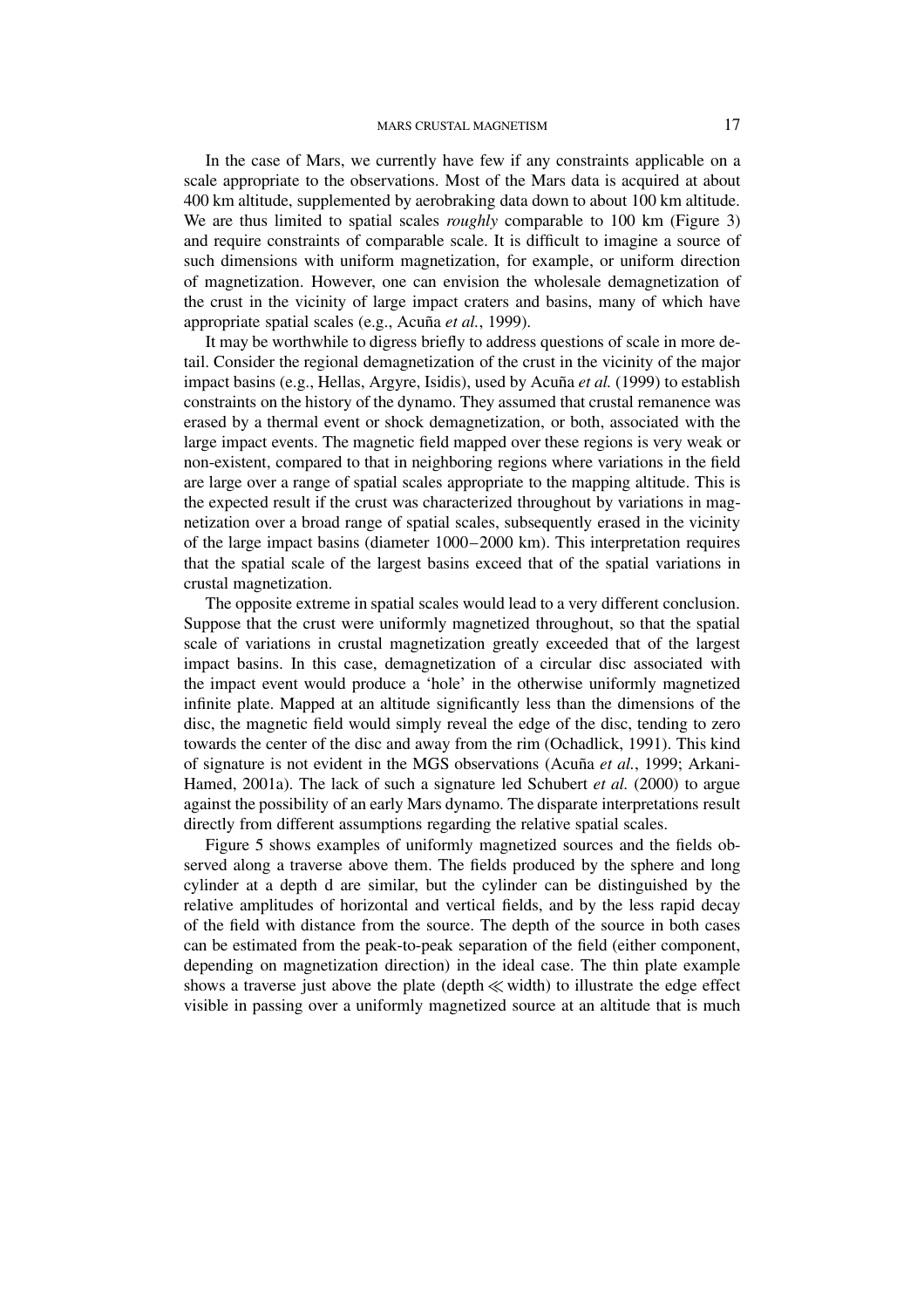

*Figure 5.* Magnetic field above some simple sources (red labels for  $+z$  direction of magnetization, blue for  $+x$ ) (a) dipole source, equivalent to a uniformly magnetized sphere, at depth d (b) infinite line of dipoles, or uniformly magnetized cylinder, at depth d (c) uniformly magnetized thin plate, at depth 0.1d.

less than the width of the plate. In exploration geophysics, the horizontal gradient of the field is often used to outline separate sources. A traverse above the same source at depth comparable to or greater than the width would look much like those above.

In source modeling, one attempts to learn something about the source by fitting one or more such simple sources to the observed vector field. It is very common in exploration geophysics to approximate more complex sources by summation over many uniformly magnetized thin plates. Connerney *et al.* (1999) fit a source model to the vector data acquired by MGS at low altitude (to 100 km) over the intensely magnetized southern highlands. The magnetic field observed over this region is organized in east-west-trending lineations, some extending over 2000 km in length. A remarkably good fit to the vector data acquired during several aerobraking passes over Terra Cimmeria and Terra Sirenum was obtained using a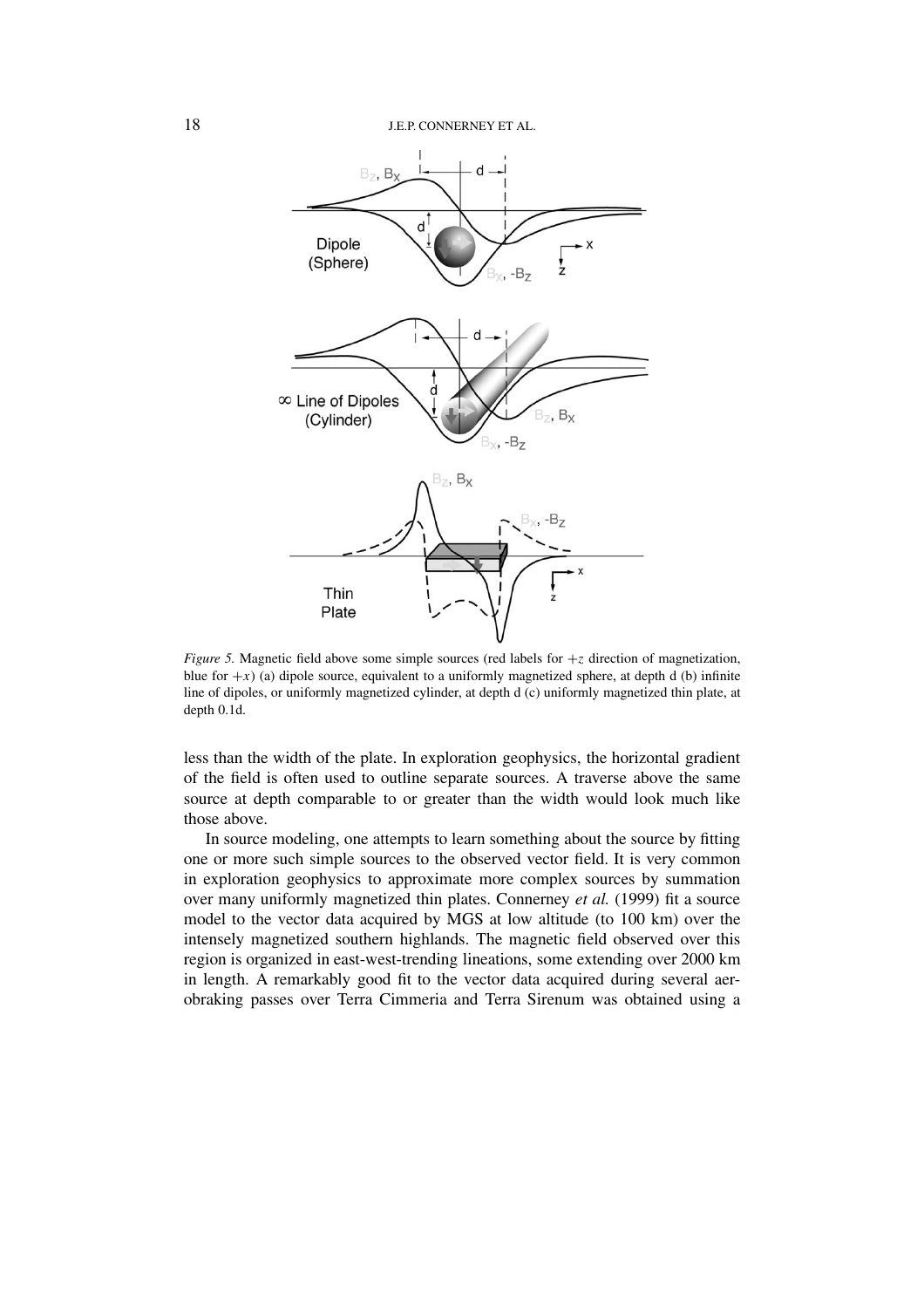

*Figure 6.* MGS observations (crosses) at approximately 100 km (aerobraking) and 400 km (mapping orbit) altitudes compared with that computed from the 20-plate model of Connerney *et al.* (1999). The model, fit to the aerobraking observations only, does a very good job fitting the high altitude observations obtained two years later during mapping phase. Model magnetizations indicated below are schematic only. This comparison illustrates well the rapid increase in magnitude of variations of smaller spatial scale observed at lower altitude.

multiple thin plate model. The model consisted of 20 uniformly magnetized thin (30 km) plates, 200 km in width, extending to infinity in the east-west direction (Figure 6). Plate magnetizations, obtained by least squares fitting the underparameterized linear system, varied from approximately  $+20$  A m<sup>-1</sup> to  $-20$  A m<sup>-1</sup>, in a pattern reminiscent of the alternating magnetic polarities observed over mid ocean ridges on Earth (Vine and Matthews, 1963).

Connerney *et al.* (1999) concluded that crustal magnetizations on Mars were at least an order of magnitude greater than those observed on Earth, and noted that the observations could be fit with a pattern of magnetization like that found on Earth in association with crustal spreading in the presence of a reversing dynamo (considered in more detail by Nimmo and Stevenson, 2000). The characteristic horizontal scale length of such features on Earth, determined by the crustal spreading rate and the characteristic time interval between dynamo reversals, is of order 10 km, a spatial scale well beyond the reach of orbiting spacecraft. Variations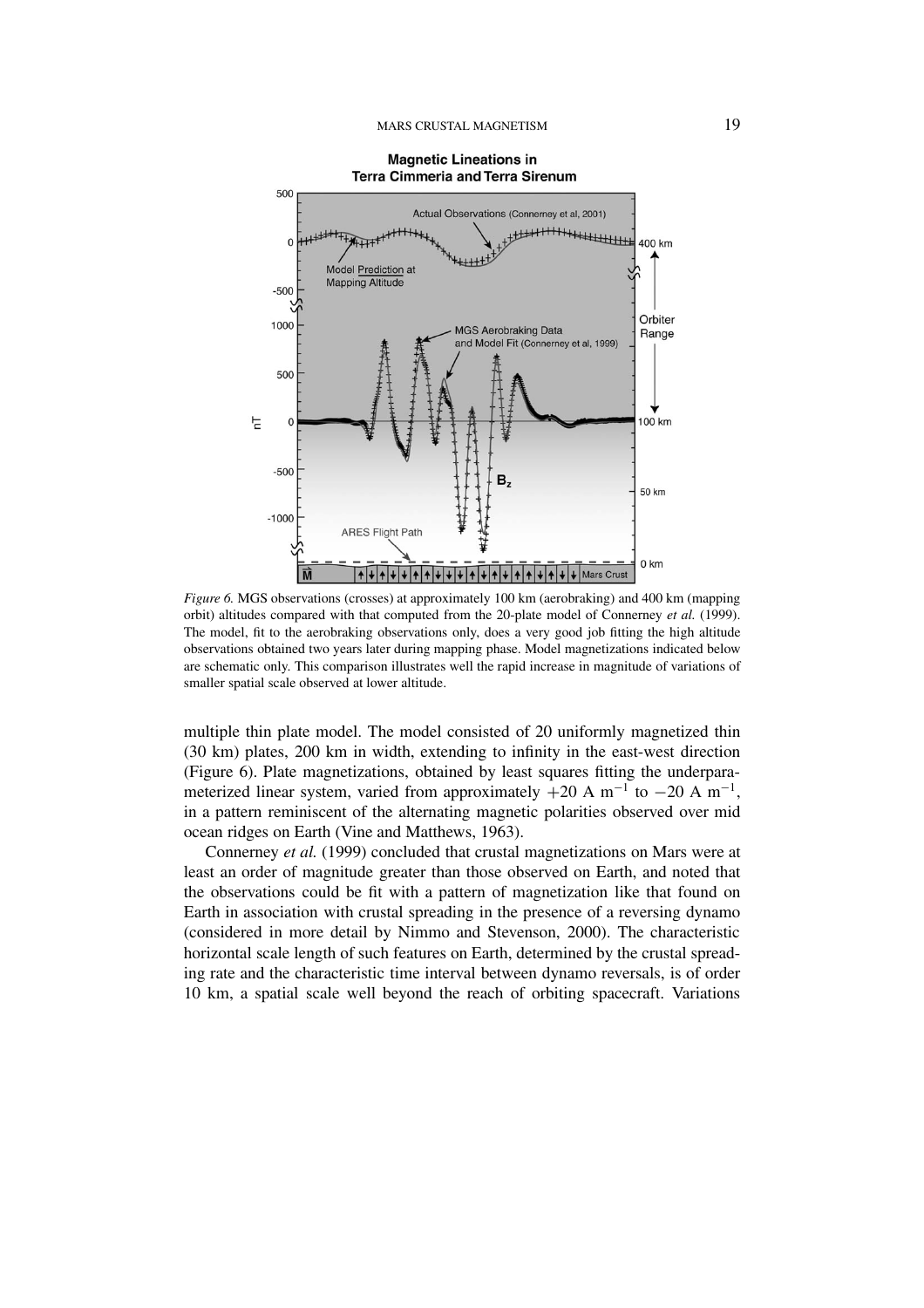of order 100 km width might result on Mars if the rate of spreading was greater and/or if dynamo reversals were less frequent, relative to Earth. Crustal spreading on Mars is expected to occur at a higher rate (Sleep, 1994), if at all, because of lower gravity (0.38 that of Earth) and slightly greater density of the mantle. Little is known of dynamo reversals, except on Earth where the time between reversals of the magnetic field has varied greatly, with a few reversals per million years being typical.

The MGS observations are sensitive to crustal magnetizations averaged over  $\sim$  100 km scales, and it is possible that even greater magnetization contrasts, over smaller spatial scales, are responsible for the variations observed by MGS. Observations at lower altitude will be required to explore this possibility. At the other extreme, Parker (2003) developed a theory to establish the lowest possible intensity of magnetization consistent with the data modeled by Connerney *et al.*, (1999). Interpolating his results to a comparable crustal thickness, Parker finds a minimum magnetization intensity of 9 A m<sup>-1</sup> is required to satisfy the MGS observations. This is an extraordinary intensity of magnetization (averaged over huge volumes of crust), compared to that found on Earth (Connerney *et al.*, 1999; Arkani-Hamed, 2001a; Kletetschka *et al.*, 2000).

Sprenke and Baker (2000) modeled the same observations under a variety of assumptions, and found that a crustal spreading model fit the observations well, particularly if a variation in magnetization intensity along the east-west direction was allowed. They too found magnetization intensities of 10s of A  $m^{-1}$ , assuming a 30 km thick crust. Their model allowed normal and reversed magnetization directions only, fixed in the direction of an assumed aerocentric dipole. They also examined models with only 1 polarity (magnetic shell concept), creating a similar field by separation of many similarly magnetized slabs. Given the insensitivity of all such models to addition or subtraction of a uniformly magnetized layer, the models differ little in practical terms; the distinction is in the mechanism of origin.

How the Mars highlands crust acquired remanence of this magnitude, and with the intriguing east-west trending (largely two dimensional) geometry, remains a mystery. Among the possibilities considered by Connerney *et al.* (1999), crustal spreading in the presence of a reversing dynamo, like sea floor spreading on Earth, is perhaps the most controversial and far reaching. This is a mechanism that is in process on Earth, and it has the potential of satisfying the need for huge volumes of intensely magnetized crust. Alternatively, the lineations may have formed as a series of volcanic or intrusive events with the appropriate geometry (Connerney *et al.*, 1999), forming giant dike swarms (Nimmo, 2000) like the fragmented dike swarms observed on Earth (Ernst *et al.*, 2001). The latter are abundant within the most ancient, Precambrian terranes on Earth, and coeval dikes can be traced from one continent to another after the continents are reconstructed by closure of the Atlantic Ocean. The formation of a series of suitable dikes on Mars is plausible (Nimmo, 2000), but even with very intense magnetization (15 A  $m^{-1}$ ) they would necessarily be great in number and orders of magnitude wider than the 10 meter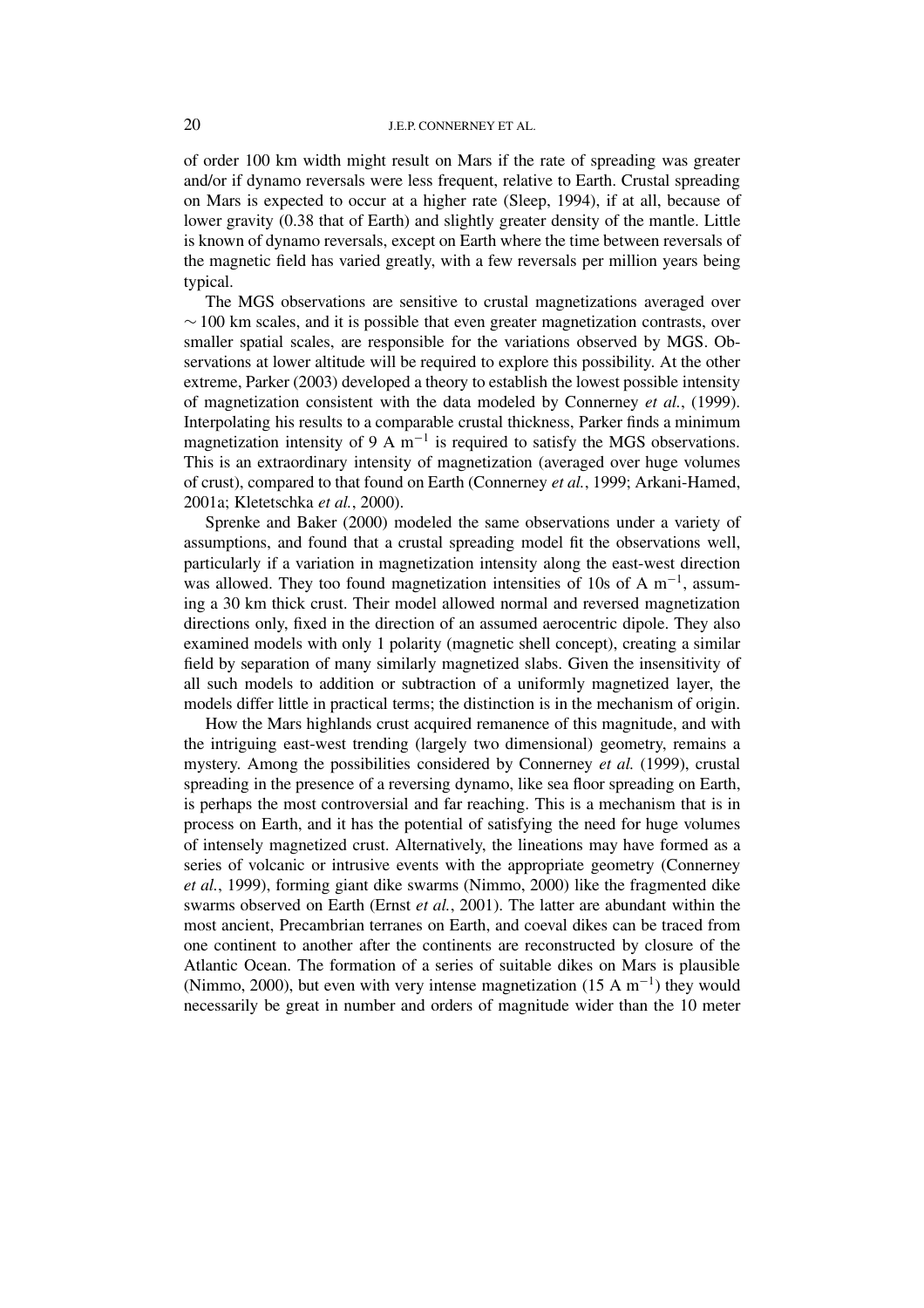width typical of terrestrial dikes (Ernst *et al.*, 2001). Relatively few large dikes have been identified on Mars, compared with Earth and Venus; those that are visible in Terra Sirenum and Terra Cimmeria are not oriented in the direction of the magnetic features.

Fairen *et al.* (2002) proposed that the magnetic lineations on Mars were formed at a convergent plate margin through collision and accretion of teranes. In their model, the strongly magnetized southern highlands are 'a jigsaw of continental and oceanic pieces' related to a past era of plate tectonics, formed by a process of crustal convergence rather than crustal generation.

While much attention thus far has focused on the southern highlands, source models have also been developed for other regions. Hood and Zakharian (2001) have done detailed modeling of the north polar sources mapped during the SPO mission phase (Acuña *et al.*, 1998), concluding that they formed prior to the end of heavy bombardment. They also computed putative paleopoles, assuming that the sources are uniformly magnetized discs of approximately 400 km diameter. Their paleopoles lie between about 30 and 60 deg N along the 225 deg E meridian. Arkani-Hamed (2001b) isolated 10 sources, computing paleopole positions for each by fitting uniformly magnetized bodies (in the shape of an ellipsoid of revolution) of similar dimension to each. He finds a cluster of such pole positions centered on 25 deg N and 230 deg E. In contrast, Sprenke and Baker's (2000) preferred paleopole lies near the equator at the prime meridian.

All of the authors discussed above acknowledge that it is impossible to uniquely determine the direction of magnetization in the crust from the measurements available. It would seem unlikely that sources with such dimensions ( $\sim 100 \text{ km} \times 30 \text{ km}$ ) are uniformly magnetized; indeed, cooling such a large body by thermal diffusion could require tens of million years. It is also likely that the actual causative bodies are non-uniformly magnetized and that they assume volumes poorly approximated by simple geometrical bodies. The intensity of magnetization, in particular, typically varies by a large factor within the same geologic formation. In general, the direction of magnetization inferred for a particular source covaries with the location, geometry, and size of the source; absent *a priori* knowledge or geophysical constraints, such determinations need be viewed with caution.

## **3. Implications for Mars Interior and Evolutionary History**

The observation of strong remanent crustal magnetization provides useful constraints on the interior structure and evolution of Mars. It is generally accepted that terrestrial planetary magnetic fields are produced by regenerative dynamo action in a fluid iron-rich core or outer core shell. The observation of strong crustal remanence thus provides further evidence for the existence of an iron-rich core. Models of Mars' interior structure (e.g., Goettel, 1981; Sohl and Spohn, 1997) have cores with radii between 40% and 50% of the planetary radius. There is little doubt that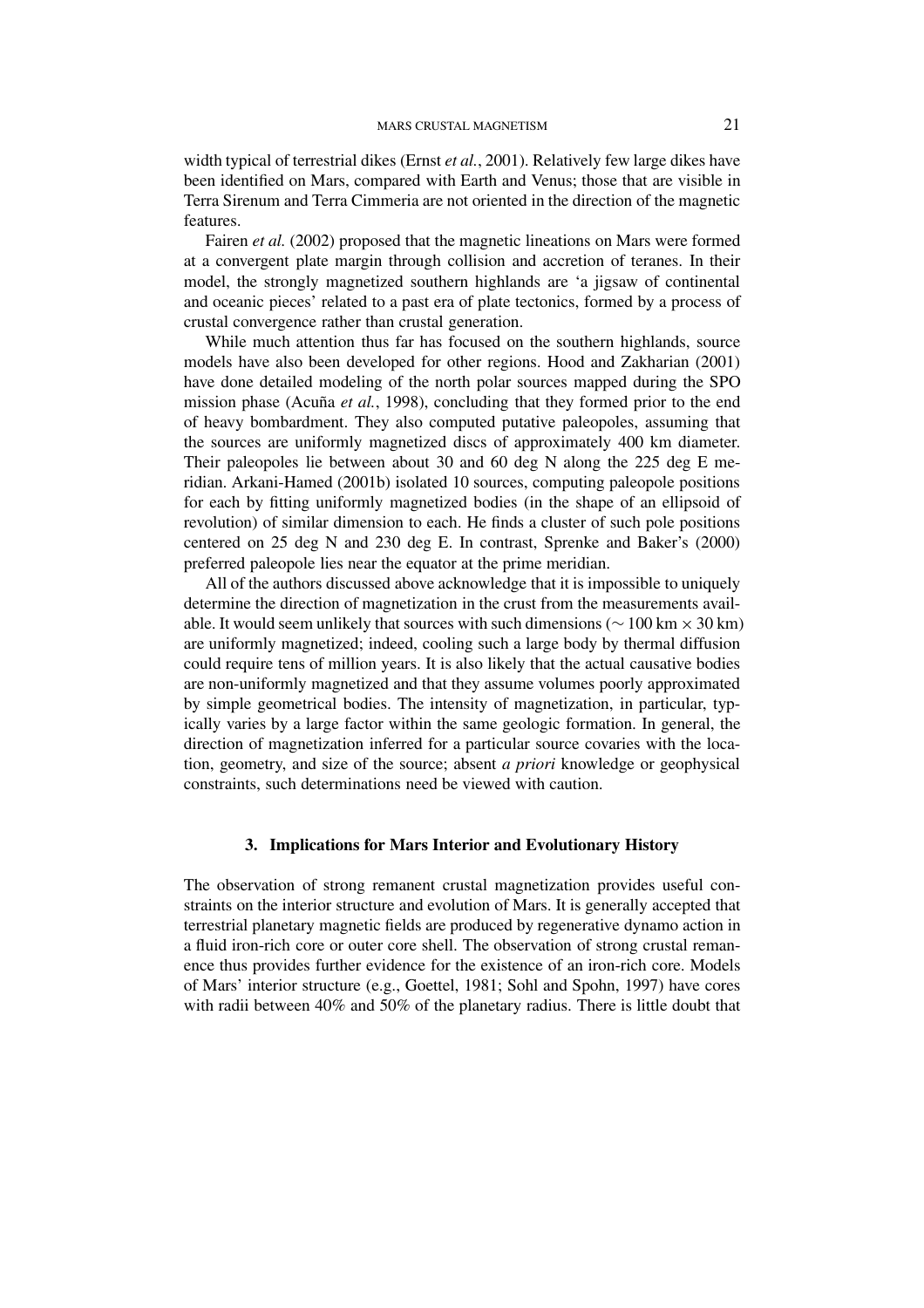the core formed early (Schubert *et al.*, 1992; Stevenson, 2001; Spohn *et al.*, 2001). Pb and H/W isotope data (Chen and Wasserburg, 1986; Lee and Halliday, 1997; Kleine *et al.*, 2002) suggest that the core formed contemporaneous with accretion or within a few 10 million years thereafter.

The Earth's dynamo is thought to be driven by vigorous thermal and compositional convection associated with the freezing of the solid inner core. Numerical calculations (e.g., Glatzmeier and Roberts, 1997; Roberts and Glatzmeier, 2000) have shown that both thermal and compositional convection can drive a dynamo. Thermal convection in the liquid part of the core is driven by a sufficiently large super-adiabatic temperature gradient in the core. Because the core fluid has a comparatively low viscosity (approximately 1 Pa s), only a small super-adiabatic temperature difference across the core is required. This arises naturally when mantle convection removes heat from the core at a sufficiently large rate. This heat flow must be larger than the heat flow supplied by thermal conduction along the core adiabat. The latter therefore serves as a lower limit, below which thermally driven convection in the core is not supported. The critical value of core heat flow depends on the adiabatic temperature gradient in the core and the thermal conductivity. Nimmo and Stevenson (2000) estimate the critical heat flow for the Martian core to be between 5 and 20 mW m−2.

In the present Earth, latent heat release at the inner core-outer core boundary probably keeps the core super adiabatic (Stevenson *et al.*, 1983; Buffet *et al.*, 1996). Estimates of the growth rate of the Earth's inner core suggest that the inner core is substantially younger  $(1-2 \text{ Gyrs of age})$  than the oldest magnetized continental crust rocks (*>* 3.5 Gyrs). If the inner core is indeed this young, then the Earth's early dynamo was driven by cooling and thermal convection alone without the latent heat and chemical buoyancy supplied by the inner core. Alternatively, the Earth's inner core could be substantially older if the core contains radiogenic heat sources. By analogy, either a purely thermally driven dynamo or a dynamo driven by latent heat release and chemical buoyancy might have operated in the Martian core.

A comparison of two thermal history models of Mars appears in Figure 7. This figure shows the heat flow from the core as a function of time calculated for two different evolutionary models of Mars (Breuer and Spohn, 2003). The first model type assumes that Mars had an early epoch of plate tectonics for about 500 Myr after accretion and core formation (see also Nimmo and Stevenson, 2000). That epoch ended with a transition to the present tectonic style, which is characterized by an immobile or stagnant lid, under which convection continues in the mantle. Heat transfer under these conditions, including strongly temperature dependent mantle viscosity, has become known as stagnant lid convection (e.g., Solomatov, 1995; Grasset and Parmentier, 1998). The second model type assumes that stagnant lid convection prevailed throughout the entire evolution of Mars. Two curves are drawn for each model type, differing in the assumed initial temperature difference between the core and the mantle evaluated at the core mantle boundary.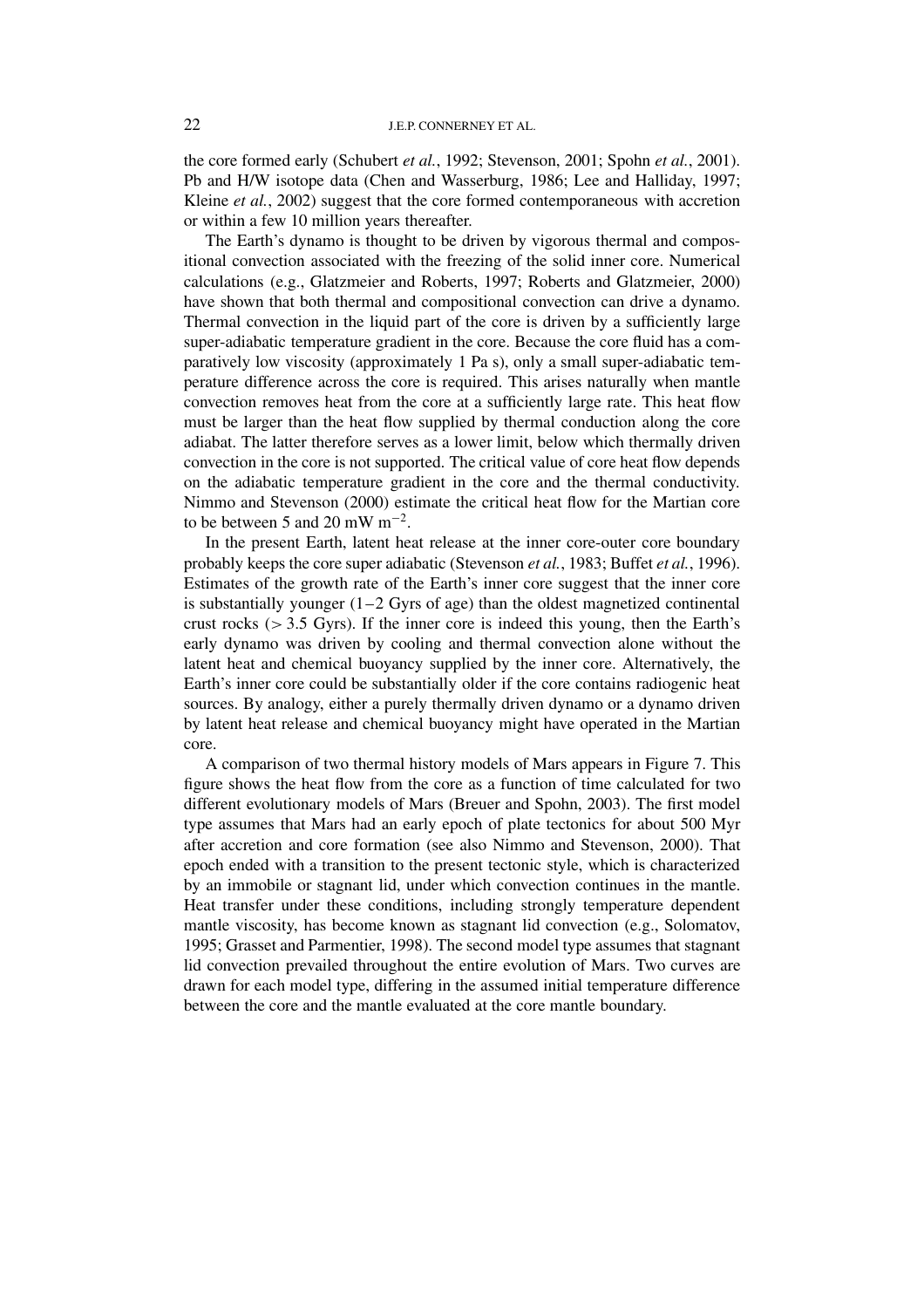

*Figure 7.* Core/mantle heat flow as a function of time for models of Mars evolution. Solid line: models with an early epoch of plate tectonics followed after 500 Myr by the formation of an immobile stagnant lid or lithosphere above the (convecting) mantle. Dashed line: models with an immobile stagnant lid throughout Mars history. Two curves are drawn for each model, differing in the assumed initial temperature difference between the core and the mantle, evaluated at the core-mantle boundary.

The heat flow for all of the models shown in Figure 7 is below the critical value required to sustain thermal convection and thermally driven dynamo action at the present time. Model calculations by Stevenson *et al.* (1983), Schubert and Spohn (1990), and Spohn (1991), using constant mantle viscosity parameterizations, led to much the same conclusion. The models of Breuer and Spohn (2003) predict thermal convection early in Martian history, and are consistent with dynamo action for periods of hundreds of million years, depending on model details such as initial mantle and core temperatures, mantle and core rheology, and the style of heat transfer. These models are consistent with cessation of the dynamo by the time of formation of the Hellas and Isidis basins, providing thermal convection is sufficient to drive the dynamo.

The immobile lid model requires an initial temperature difference between the core and the mantle of a few hundred degrees Kelvin to drive dynamo action, whereas a model with an early era of plate tectonics does not. The stagnant lid model is relatively inefficient at cooling the deep interior of the planet. The necessary temperature difference might arise from superheating the core during core formation. Stevenson (1990) and Nimmo and Stevenson (2000) have argued that this superheating may be difficult to obtain because the iron in the initial iron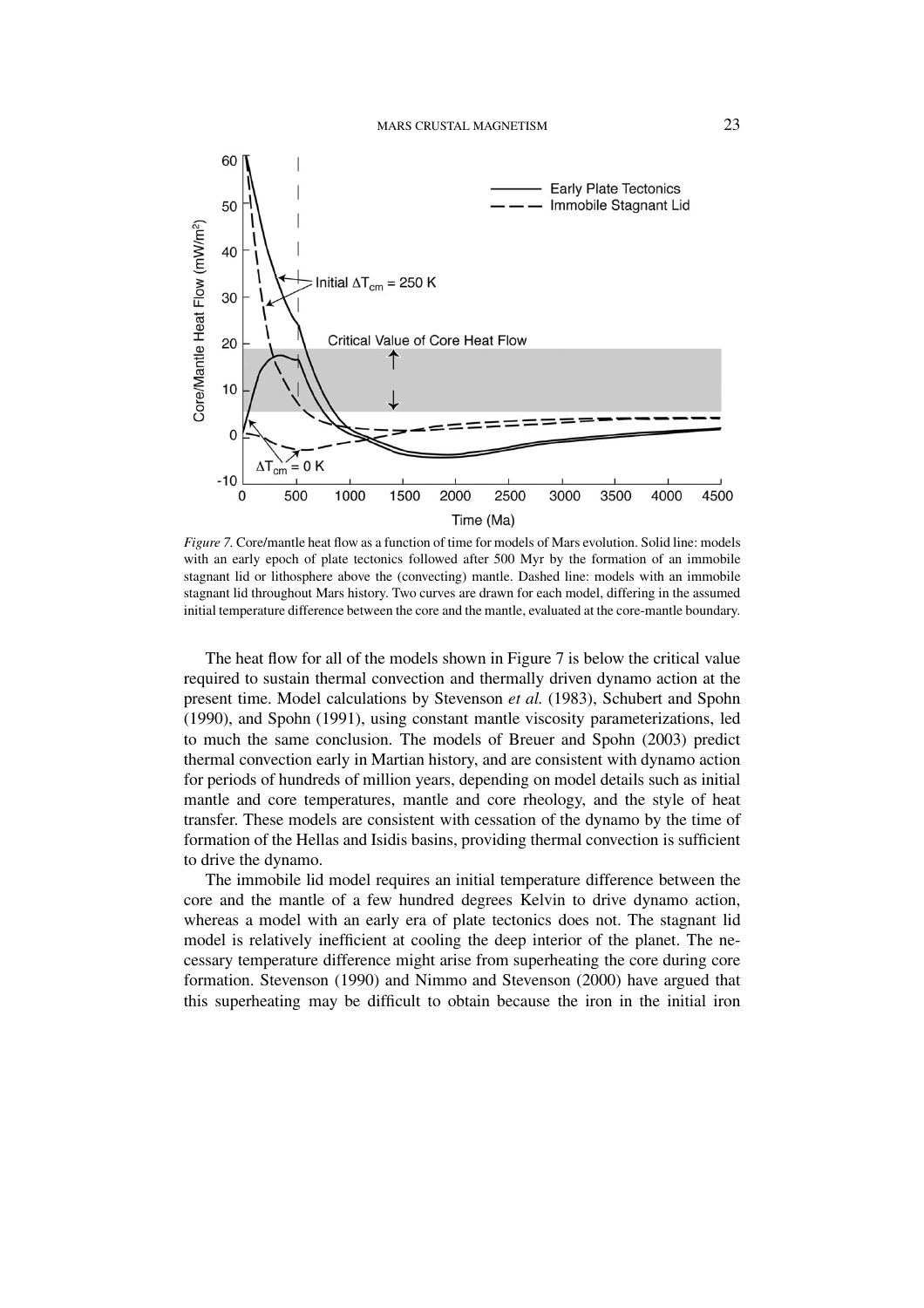silicate mixture might be finely distributed and in thermal equilibrium with the silicates. But Stevenson (2000) has more recently argued for early core superheat to help explain early molten cores.

Convection in the plate tectonics regime brings cold, near surface material to the base of the mantle and cools the core more effectively than stagnant lid convection. As a result, it is more effective in producing core thermal convection and possibly dynamo action. Breuer and Spohn (2003), however, argue that the model with an early plate tectonics episode of mantle convection is difficult to reconcile with the crust formation history of Mars. Geologic evidence (e.g., Frey *et al.*, 2002; Head *et al.*, 2002) suggests that crustal formation and volcanic activity continued well through the Noachian into the Hesperian. Because the early plate tectonics model cools the deep mantle efficiently, it has less potential for widespread volcanic activity after the end of the plate tectonics epoch. The mantle may heat up after cessation of plate tectonics, depending on the heat source inventory and mantle rheology, and may resume volcanic activity. According to Breuer and Spohn (2003), the temperature would peak in the Amazonian, too late to explain the observed crustal formation. Core convection may also be driven by the presence of radiogenic heat sources in the core, as thought possible for the Earth (e.g., Zindler and Hart, 1986; Breuer and Spohn, 1993). Recent studies provide experimental evidence both in support of (Gessmann and Wood, 2002) and contrary to (Chabot and Drake, 1999) this hypothesis.

Chemical convection in the core can drive a dynamo more effectively than thermal convection (e.g., Braginsky, 1964; Stevenson *et al.*, 1983). While the conversion of thermal energy to magnetic field energy is subject to a Carnot efficiency factor, a chemically driven dynamo is not subject to a similar restriction in efficiency. Chemical convection can occur when a solid inner core freezes in a liquid core containing some light, alloying element. Sulfur is usually taken as the most likely candidate because of its cosmochemical abundance and its chemical affinity for iron. If the core has a non-eutectic composition, inner core growth will release buoyant fluid at the surface of the inner core and drive compositional convection even if the core is stably stratified against thermal convection. However, Schubert and Spohn's (1990) thermal evolution models suggest that the present Martian core is likely to be entirely liquid if it contains about 15 weight-% sulfur, as is consistent with the chemistry of SNC meteorites. This would preclude the possibility of compositionally driven convection. A stagnant lid model predicts even higher temperatures in the lower mantle and core and, therefore, strengthens this conclusion.

A present day entirely liquid core also results from the model with an early phase of plate tectonics (Breuer and Spohn, 2003). A stably stratified liquid core at present, but with an early phase of thermal convection and dynamo action, provides a simple explanation for the present absence of a magnetic field at Mars and its early crustal magnetization. However, it is not necessary that the present Martian core be entirely liquid if the compositional dynamo can be otherwise inhibited.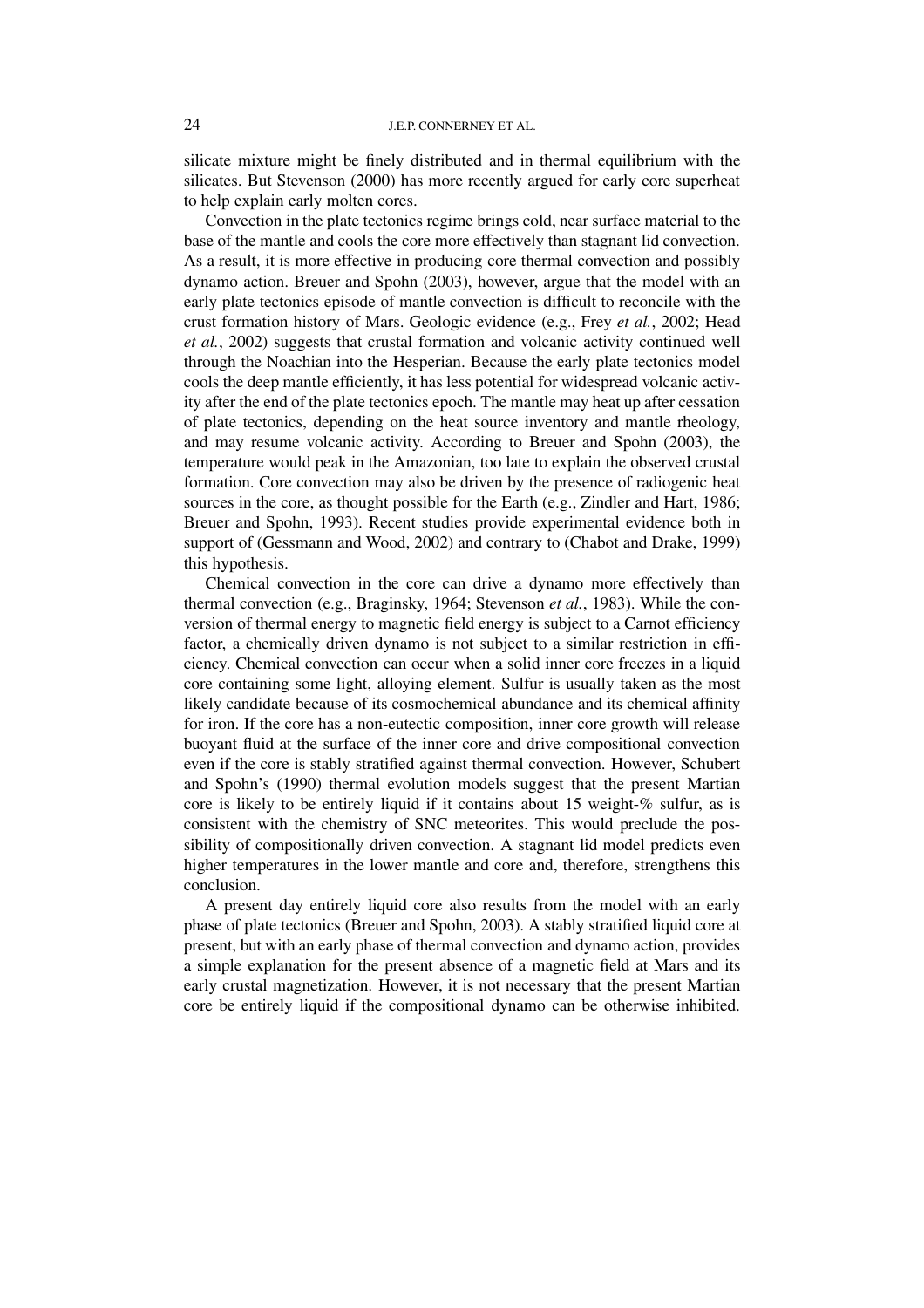Jault (1996) has suggested that dynamo action may be strongly impeded if an inner solid core grows larger than about 0.35 of the core size.

Evolutionary models both with and without the formation of a solid inner core have been described in recent literature. Formation of an inner core depends on the assumed mantle rheology, liquidus curve (e.g., effect of sulfur on the melting point depression, and how that is calculated), and mode of heat transfer (e.g., plate tectonics or stagnant lid convection). Schubert and Spohn's (1990) model used a relatively stiff rheology  $(2 \times 10^{21} \text{ Pa} \text{ S at } 1600 \text{ K})$  along with Stevenson *et al.*'s (1983) approximation to the liquidus to conclude that a core with 15% sulfur would remain liquid. Longhi *et al.* (1992) used a more sophisticated method due to Williams and Jeanloz (1990) to calculate the liquidus, finding a smaller melting point depression that will favor formation of an inner core. However, the stagnant lid model, with higher temperatures in the mantle and core, results in a liquid core if a similarly stiff rheology is assumed (Breuer and Spohn, 2003). Hauck and Phillips (2002) assumed a relatively weak mantle rheology ( $10^{19}$  Pa S at 1600 K) and the Stevenson *et al.* (1983) approximation to the liquidus, finding a molten core at present in their model of Mars evolution. However, had they used the Longhi *et al.* (1992) liquidus, it is likely that a solid inner core would have grown. A present day liquid core also results from models with an early era of plate tectonics,  $15\%$ sulfur, a stiff mantle rheology, and the Longhi *et al.* (1992) liquidus (Breuer and Spohn, 2003). It is also possible to have early plate tectonics, form an inner core, and not have a dynamo. In these models the core heats up after the end of the plate tectonics era to a maximum temperature from which it begins to cool. The inner core will keep its radius as long as the core temperature remains below the melting temperature of iron and above the temperature it had at the end of plate tectonics. Inner core growth resumes, along with a chemical dynamo, only when the core temperature falls below its value at the end of the plate tectonics epoch (see also Stevenson, 2001).

Schubert *et al.* (2000) have argued that the remanent magnetization of the crust was acquired much later in Martian history. (See also Stevenson (2001) and Zuber (2001) for a discussion of the timing of the dynamo.) Late magnetization of the crust requires the operation of a strong dynamo after formation of the giant basins, as well as a late addition to the southern highlands crust during the same time. This proposal addresses the observation that not all of the southern highlands crust appears intensely magnetized at this time. Schubert's proposal provides for this by postulating that only the region now characterized by intense magnetization experienced the crustal growth event during the time the dynamo was operative. How this occurred, leaving no visible trace, and why it was confined to specific parts of the southern highlands, remains a mystery.

Schubert's 'late dynamo' proposal allows sufficient time for core solidification to develop as an energy source to power the dynamo. The lack of an operating dynamo today is then attributed to a cessation of inner core growth, e.g., the present core might be either completely frozen or stably stratified and not continuing to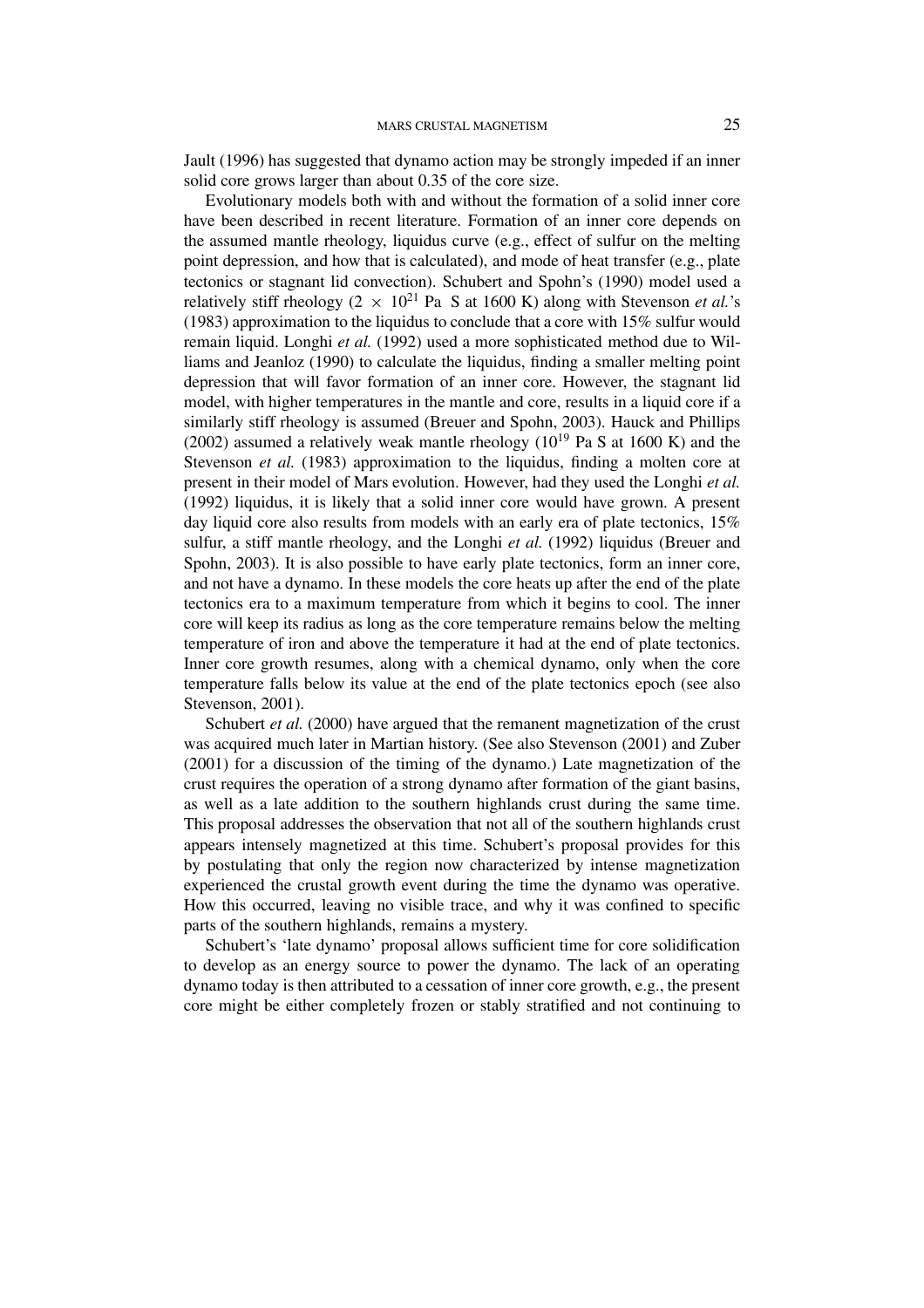freeze. A recent analysis of MGS radio tracking data yielded an estimate for the tidal Love number k(2) that strongly suggests a fluid or partly fluid core (Yoder *et al.*, 2003) for present day Mars. The Love number is not sensitive enough to the presence and size of a putative inner core, in light of other uncertainties, to distinguish between the two possibilities. The Yoder *et al.* estimate is inconsistent with an earlier analysis (Smith *et al.*, 2001) which found a value of the Love number consistent with a completely solid core. While it is not yet entirely clear, observationally, if all or part of the core remains fluid, the thermodynamic models and arguments described above lead to this expectation. There is also the possibility that the dynamo may not be operative even though the core is freezing and convecting, as suggested by Jault (1996). If sulfur is the light alloying element, then a completely frozen core must be colder than the eutectic temperature of Fe-FeS. The eutectic temperature at Martian core/mantle boundary pressures is between 1400 and 1500 K. This low a temperature is difficult to reconcile with models of the thermal evolution of Mars. It is also difficult to see how the inner core could stop growing as long as the planet cools. If Mars has a partially solidified core at present it must be concluded that solidification of the core is simply not sufficient to sustain dynamo action. Dynamo action is not sufficiently well understood to claim that the presence of an inner solid core requires there to be a dynamo.

Phase transitions in the Martian mantle and their interactions with the mantle flow may provide an alternative explanation for late onset of a purely thermal dynamo that could stop operating similar to the early dynamo discussed above. Spohn *et al.* (1998) have discussed how a putative perovskite layer above the core may affect the thermal history of the core. Such a layer is possible if the Martian core is small and iron-rich so that the pressure in the mantle exceeds the spinel-perovskite transition pressure in the lower mantle (Bertka and Fei; 1997 and Sohl and Spohn; 1997). The perovskite layer could be about 100 to 200 km thick. Since the transition is temperature dependent and has a negative Clapeyron slope it is more likely to occur in early Mars when the mantle temperature was hotter than today. According to 2-D and 3-D convection calculations by Breuer *et al.* (1997), the perovskite layer reduces the heat flow from the core because it forms an additional (convective) layer between the overlying mantle and the core. Therefore, an early perovskite layer would tend to work against an early dynamo. Core superheating during core formation and core heat sources might counter the reduction in core heat flow by such a layer. A perovskite layer could thus be responsible for a late onset of the dynamo, or re-birth of a dynamo, at a later time.

The crystallization ages of the Martian meteorites, except for ALH84001, which is 4.4 billion years old, suggest that they were formed less than about 1 billion years ago. As discussed in Spohn *et al.* (1998), the perovskite layer might thin and eventually disappear as the planet cools. When the perovskite layer becomes so thin that it no longer provides a barrier to the heat flow from the hot core, the layer will become unstable and the core cooling rate will suddenly increase. As a consequence, a thermally driven or chemically driven dynamo could be started or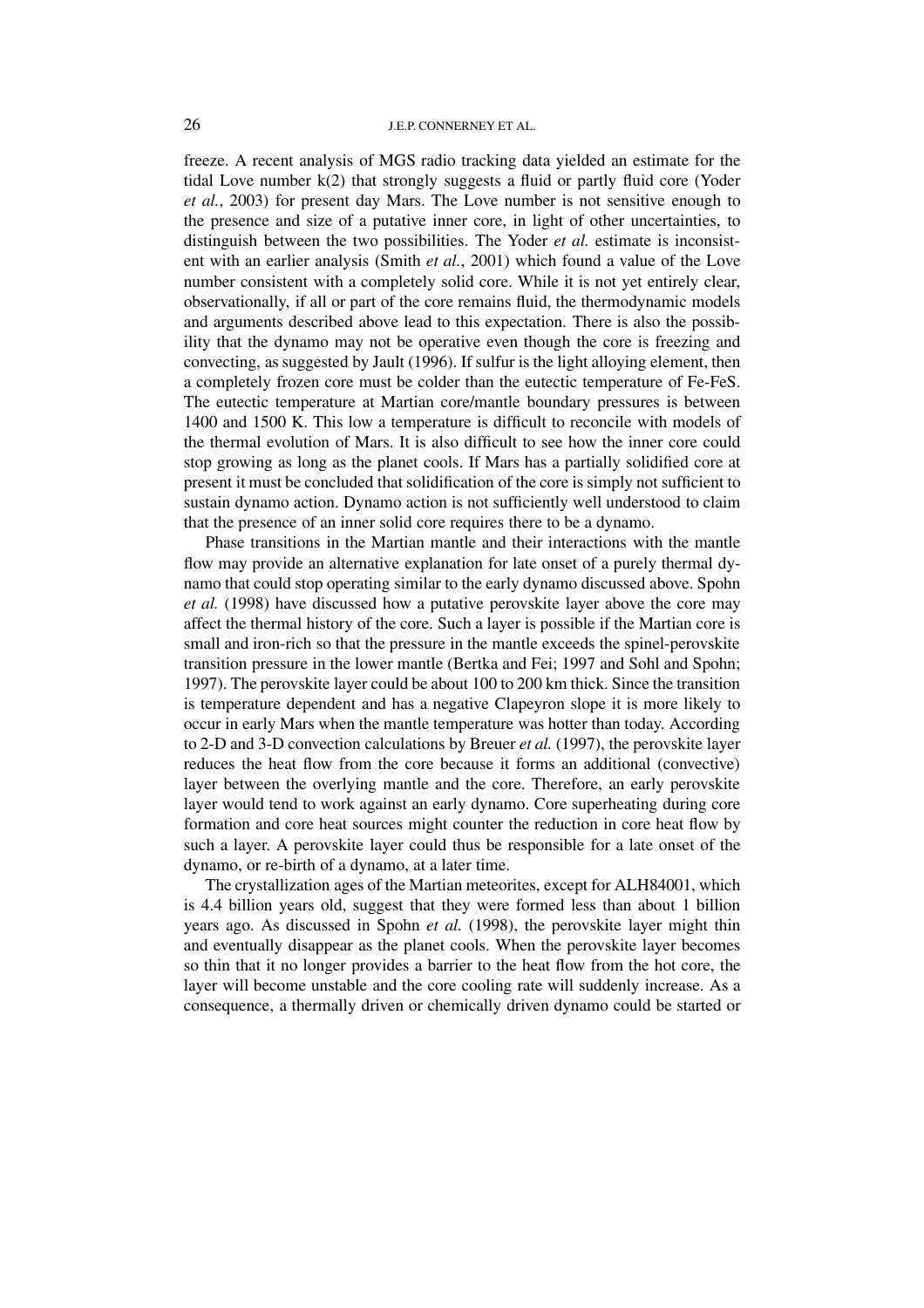reactivated. A thermally driven dynamo, as model calculations suggest, could then operate for a few 100 million years before it (again) becomes extinct. A chemically driven dynamo should operate longer, but it would have to cease functioning before the present day.

Models of core evolution are consistent with both an early magnetic field and a late onset magnetic field. These models cannot predict the strength of the magnetic field, but an early dynamo would most likely be driven by relatively inefficient thermal convection while a late onset dynamo would most likely be driven by more efficient chemical compositional convection and latent heat due to inner core freezing. If the core were superheated during its formation, then an early thermally driven dynamo would not require plate tectonics to operate. In this case, a model with a single, immobile plate on top of a convecting mantle can explain early dynamo action, crustal growth, and volcanic activity extending into the Hesperian and beyond, albeit at an ever decreasing rate.

If the magnetization of the crust *postdates* the early Noachian then models with a growing inner core provide an efficient dynamo mechanism but need to explain why and how the dynamo stopped operating. The weak magnetization of the Martian meteorites may suggest a late onset or reactivation of a dynamo that would stop operating before the present. It is also entirely possible that the Martian meteorites were magnetized late in Martian history in the magnetic field of the earlier magnetized crust. More observational data are required to better constrain the history of the magnetic field and the tectonics of Mars.

# **4. Summary and Conclusions**

The discovery of intense crustal magnetization on Mars is one of the most significant surprises of the Mars Global Surveyor era (Stevenson, 2001), one that bodes well for future Mars exploration. Interpretation of the MGS results is still in its infancy, and there is much healthy debate on the interpretation of the observations. As MGS continues to gather data in its mapping orbit, improved global magnetic field maps will become available, and with increasing S/N comes increasing spatial resolution. Some questions may be resolved as the global map comes into better focus, but many will remain, awaiting further observations.

The MGS aerobraking phase offered a tantalizing glimpse of what might be accomplished with a global magnetic field map at low altitude. An orbiter might practically acquire such a map at altitudes of *<* 150 km, if designed with low drag and/or if fueled to maintain orbit against atmospheric friction. The current MEPAG (Mars Exploration Payload Analysis Group) document identifies such a mission as a next logical step in the exploration of Mars.

The history of Earth Science in the 1960's – and the widespread acceptance of the unifying theory of plate tectonics – was facilitated by the decoding of magnetic records acquired a few km above mid ocean ridges (e.g., Vine and Matthews, 1963).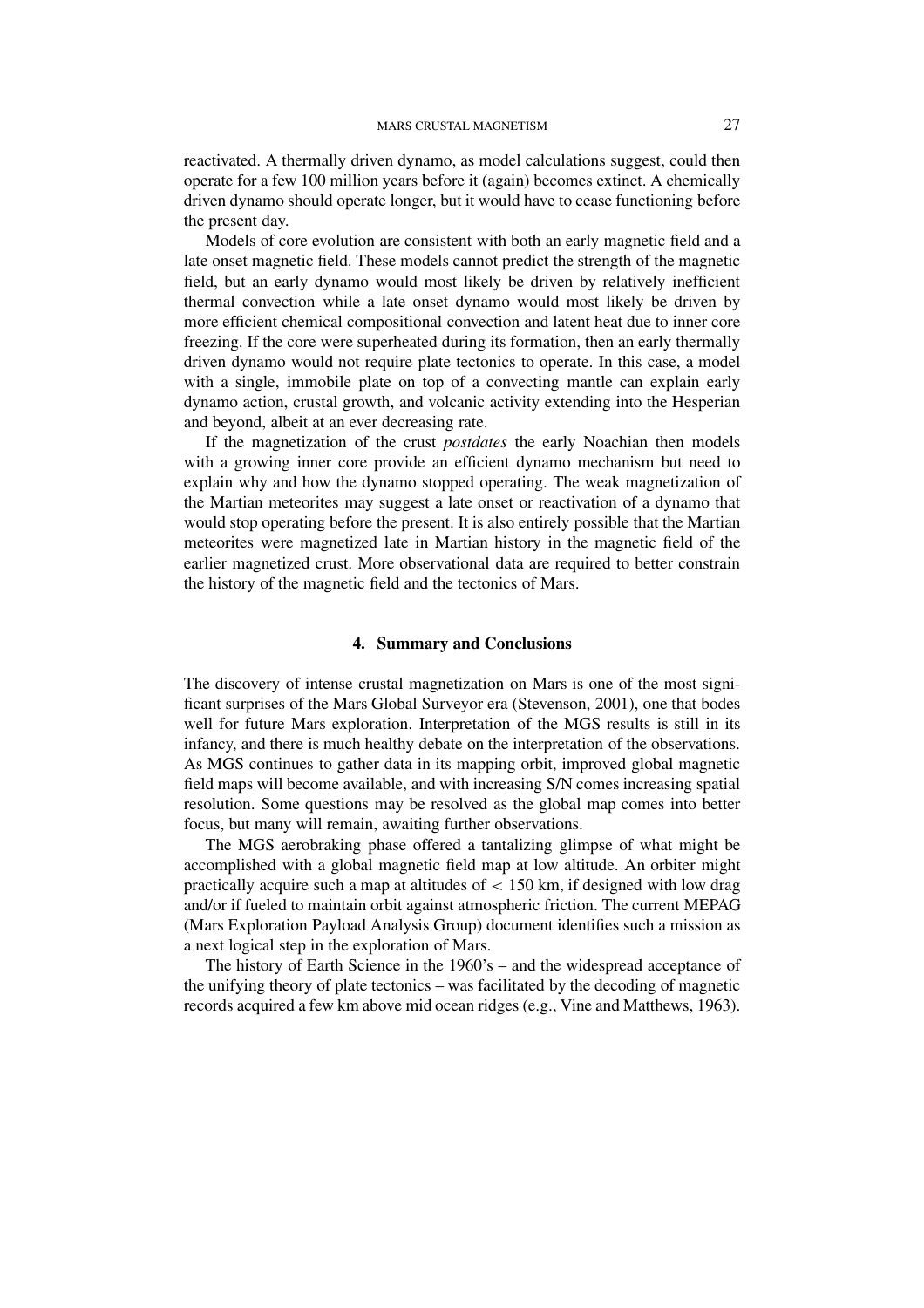How exciting it is to imagine what secrets await us at Mars! Access to those secrets will require a magnetic survey with km scale spatial resolution, performed by a low-altitude aerial vehicle or a sufficiently mobile landed vehicle. This too, is a high priority for Mars exploration in the next decade.

## **Acknowledgements**

We thank J. Geiss of the International Space Science Institute in Bern, Switzerland, for hosting the workshop, supported by ISSI, NASA, and the Mars Global Surveyor Project at JPL. We thank our colleagues for helpful discussions, review of the manuscript, and so on. We thank D. Winterhalter of the JPL for organizing the workshop and the workshop proceedings. This research was funded in part by the MGS Project.

#### **References**

- Acuña, M. H. *et al.*: 1992, 'Mars Observer Magnetic Fields Investigation', *J. Geophys. Res.* **97**, 7799–7814.
- Acuña, M. H. *et al.*: 1998, 'Magnetic Field and Plasma Observations at Mars: Initial Results of the Mars Global Surveyor Mission', *Science* **279**, 1676–1680.
- Acuña, M. H. *et al.*: 1999, 'Global Distribution of Crustal Magnetism Discovered by the Mars Global Surveyor MAG/ER Experiment', *Science* **284**, 790–793.
- Acuña, M. H. *et al.*: 2001, 'The magnetic Field of Mars: Summary of Results from the Aerobraking and Mapping Orbits', *J. Geophys. Res.* **106**, 23403–23417.
- Albee, A. L., Palluconi, F. D. and Arvidson, R. E.: 1998, 'Mars Global Surveyor Mission: Overview and Status', *Science* **279**, 1671–1672.
- Albee, A. L., Arvidson, R. E., Palluconi, F. D. and Thorpe, T.: 2001, 'Overview of the Mars Global Surveyor Mission', *J. Geophys. Res.* **106**, 23291–23316.
- Arkani-Hamed, J.: 2001a, 'A 50-degree Spherical Harmonic Model of the Magnetic Field of Mars', *J. Geophys. Res.* **106**(E10), 23197–23208.
- Arkani-Hamed, J.: 2001b, 'Paleomagnetic Pole Positions and Pole Reversals on Mars', *Geophys. Res. Lett.* **28**(17), 3409–3412.
- Arkani-Hamed, J.: 2002a, 'An Improved 50-degree Spherical Harmonic Model of the Magnetic Field of Mars Derived from Both High-altitude and Low-altitude Data', *J. Geophys. Res.* **107**(E5), 10.1029/2001 JE001496.
- Arkani-Hamed, J.: 2002b, 'Magnetization of the Mars Crust', *J. Geophys. Res.* **107**(E10), 5083, doi: 10.1029/2001 JE001835.
- Bertka, C. M. and Fei, Y.: 1997, 'Mineralogy of the Martian Interior Up to Core-mantle Boundary Pressures', *J. Geophys. Res.* **102**, 5251–5264.
- Blakely, R. J.: 1995, *Potential Theory in Gravity and Magnetic Applications*, Cambridge University Press, Cambridge, 437 pp.
- Breuer, D. and Spohn, T.: 1993, 'Cooling of the Earth, Urey Ratios, and the Problem of Potassium in the Core', *Geophys. Res. Lett.* **20**, 1655–1658.
- Breuer, D., Yuen, D. A. and Spohn, T.: 1997, 'Phase Transitions in the Martian Mantle: Implications for Partially Layered Convection', *Earth Planetary Sci. Lett.* **148**, 457–469.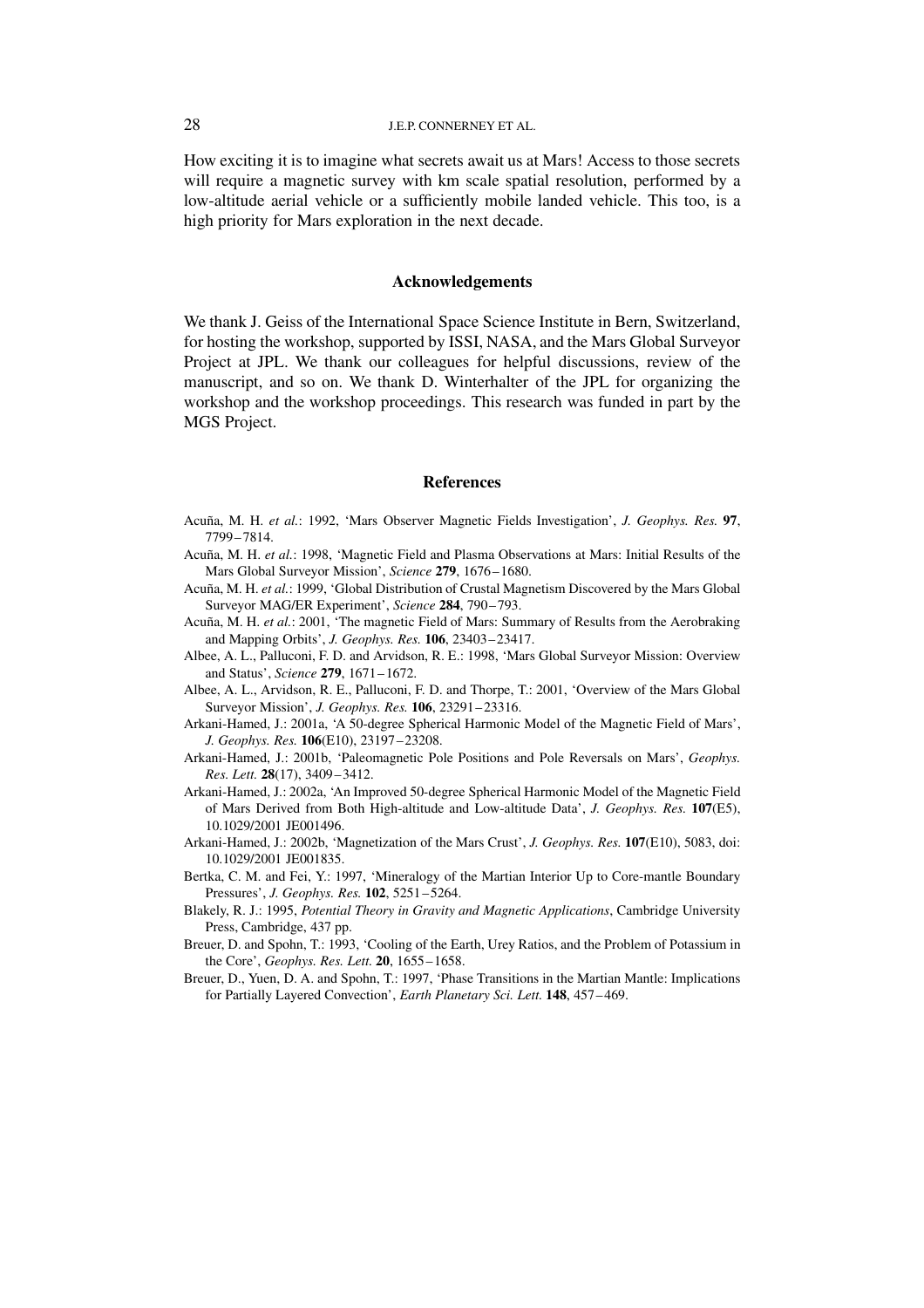- Breuer, D. and Spohn. T.: 2003, 'Early Plate Tectonics vs. Single Plate Tectonics on Mars: Evidence from Magnetic Field History and Crust Evolution', *J. Geophys. Res.* submitted.
- Braginsky, S. I,: 1964, 'Magnetohydrodynamics of the Earth's Core', *Geomag. Aeron.* **4**, 698–712.
- Buffett, B. A., Huppert, H. E., Lister, J. R. and Woods, A. W.: 1996, 'On the Thermal Evolution of the Earth's Core', *J. Geophys. Res.* **101**, 7989–8006.
- Cain, J. C., Ferguson, B. and Mozzoni, D.: 2002, 'An *n* = 90 Internal Potential Function of the Magnetic Field of the Martian Crustal Magnetic Field', *J. Geophys. Res.* **107**(E10), doi: 10.1029/2001 JE0011487, in press..
- Chabot, N. L. and Drake, M. J.: 1999, 'Potassium Solubility in Metal: The Effects of Composition at 15 kbar and 1900 deg C on Partitioning Between Iron Alloys and Silicate Melts', *Earth Planetary Sci. Lett.* **172**, 323–335.
- Chen, J. H. and Wasserburg, G. J.: 1986, Formation Ages and Evolution of Shergotty and its Parent Planet from U-Th-Pb Systematics', *Geochim. Cosmochim. Acta* **50**, 955–968.
- Christensen, P. R. *et al.*: 2000, 'Detection of Crystalline Hematite Mineralization on Mars by the Thermal Emission Spectrometer: Evidence for Near-surface Water', *J. Geophys. Res.* **105**, 9623–9642.
- Cisowski, S. M.: 1986, 'Magnetic Studies on Shergotty and Other SNC Meteorites', *Geochimica and Cosmochimica Acta.* **50**, 1043–1048.
- Connerney, J. E. P.: 1993, 'Magnetic Fields of the Outer Planets', *J. Geophys. Res.* **98** (E10), 18,659–18679.
- Connerney, J. E. P. *et al.*: 1999, 'Magnetic Lineations in the Ancient Crust of Mars', *Science* **284**, 794–798.
- Connerney, J. E. P. *et al.*: 2001, 'The Global Magnetic Field of Mars and Implications for Crustal Evolution', *Geophys. Res. Lett.* **28**, 4015–4018.
- Davaille, A. and Jaupart, C.: 1993, 'Transient High-Rayleigh-number Thermal Convection with Large Viscosity Variations', *J. Fluid Mech.* **253**, 141–166.
- Dolginov, Sh. Sh. and Zhuzgov, L. N.: 1991, 'The Magnetic Field and Magnetosphere of the Planet Mars', *Planetary Space Sci.* **39**, 1493–1510.
- Ernst, R. E., Grosfils, E.B. and Mege, D.: 2001, 'Giant Dike Swarms: Earth, Venus, and Mars', *Ann. Rev. Earth Planetary Sci.* **29**, 489–534.
- Fairen, A. G., Ruiz, J. and Anguita, F.: 2002, 'An Origin for the Linear Magnetic Anomalies on Mars Through Accretion of Terranes: Implications for Dynamo Timing', *Icarus* **160**, 220–223.
- Frey, H. and Schultz, R. A.: 1988, 'Large Impact Basins and the Mega-impact Origin for the Crustal Dichotomy on Mars', *Geophys. Res. Lett.* **15**, 229–232.
- Frey, H. V., Roark, J. H., Shockey, K. M., Frey, E. L. and Sakimoto, S. E. H.: 2002, 'Ancient Lowlands on Mars', *Geophys. Res. Lett.* **29**, 10.1029/2001 GLO13832.
- Gessmann, C. K. and Wood, B. J.: 2002, 'Potassium in the Earth's Core?', *Earth Planetary Sci. Lett.* **200**, 63–78.
- Glatzmeier, G. A. and Roberts, P. H. 'Simulating the Geodynamo', *Contemp. Phys.* **38**, 269–288.
- Goettel, K. A.: 1981, 'Density of the Mantle of Mars', *Geophys. Res. Lett.* **8**, 497–500.
- Goldstein, M. L.: 1975, 'Lunar Magnetism', *Nature* **258**, 175.
- Grasset, O. and Parmentier, E. M.: 1998, 'Thermal Convection in a Volumetrically Heated, Infinite Prandtl Number Fluid With Strongly Temperature-Dependent Viscosity: Implications for Planetary Thermal Evolution', *J. Geophys. Res.* **103**, 18171–18181.
- Gringauz, K. I., Verigin, M., Luhmann, J., Russell, C. T. and Mihalov, J. D.: 1993, 'On the Compressibility of the Magnetic Tails of Mars and Venus', in *Plasma Environments of Non-magnetic Planets*, Pergammon, New York, pp. 265–270.
- Hauck, S. A. and Phillips, R. J.: 2002, 'Thermal and Crustal Evolution of Mars', *J. Geophys. Res.* **107**, 10.029/2001 JE001801.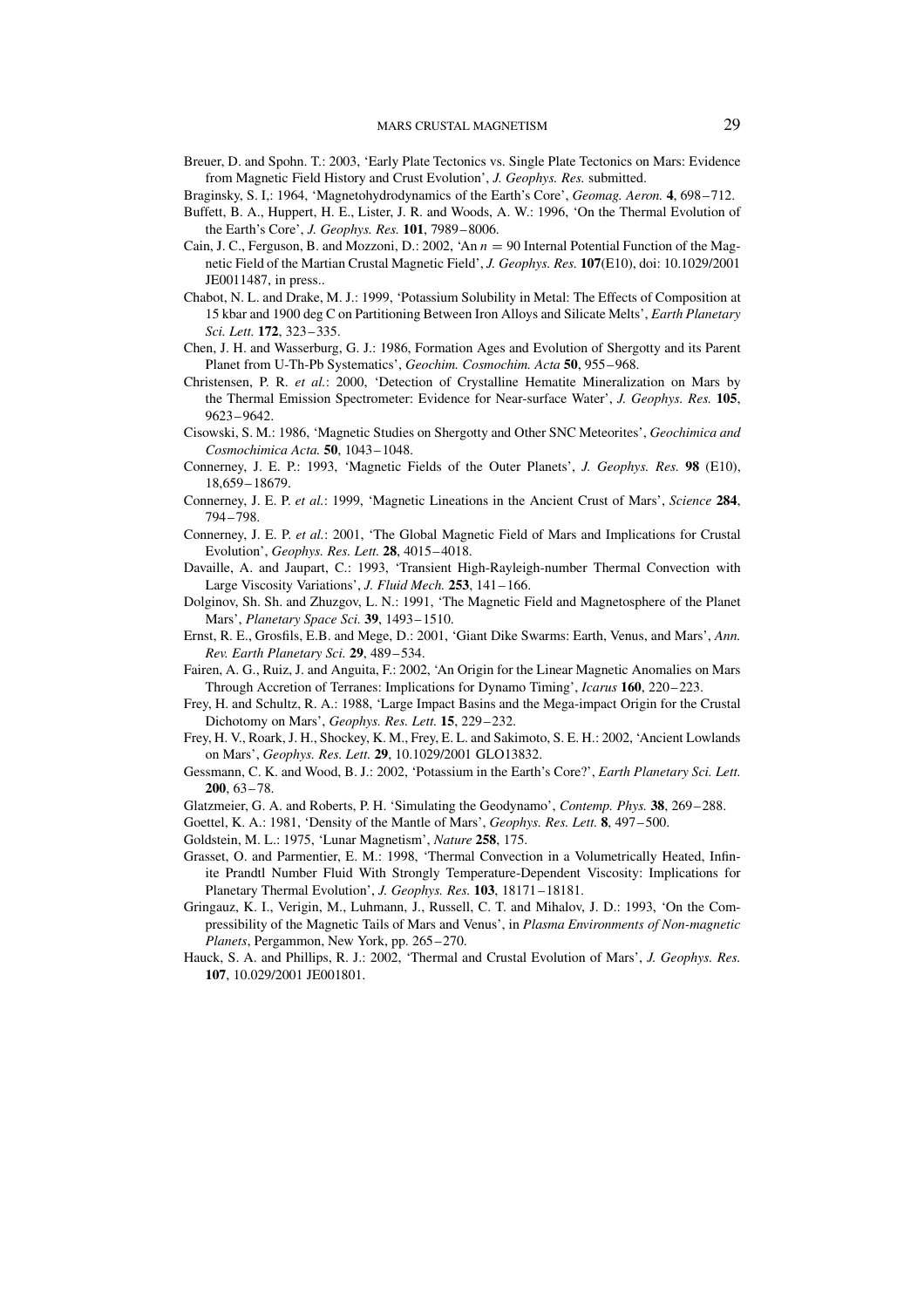- Head, J. W., Kreslavsky, M. A. and Pratt, S.: 2002, 'Northern Lowlands of Mars: Evidence for Widespread Volcanic Flooding and Tectonic Deformation in the Hesperian Period', *J. Geophys. Res.* **107**, 10.1029/2000 JE001445.
- Hood, L. L. and Zakharian, A.: 2001, 'Mapping and Modeling of Magnetic Anomalies in the Northern Polar Region of Mars', *J. Geophys. Res.* **106** (E7), 14601–14619.
- Jault, D.: 1996, 'Magnetic Field Generation Impeded by Inner Cores of Planets', *Cr. Acad. Sci. II A* **323**, 451–458.
- Kellog, O. D.: 1929, *Foundations of Potential Theory*, Frederick Ungar Publishers, New York.
- Kleine, T., Münker, C., Metzger and Palme, H.: 2002, 'Rapid Accretion and Core Formation on Asteroids and the Terrestrial Planets from Hf-W Chronometry', *Nature* **418**, 952–955.
- Kletetschka, G., Wasilewski, P. J. and Taylor, P. T.: 2000, 'Hematite vs. Magnetite as the Signature for Planetary Magnetic Anomalies?', *Earth Planetary Sci. Lett.* **176**, 469–479.
- Langel, R. A.: 1987, in J. A. Jacobs (ed.), 'The Main Field', *Geomagnetism* Academic Press, London, pp. 249–512.
- Langel, R. A., Schnetzler, C. C., Phillips, J. D. and Horner, R. J.: 1982, 'Initial Vector Magnetic Anomaly Map from MAGSAT', *Geophys. Res. Lett.* **9**, 273–276.
- Langel, R. A. and Estes, H.: 1982, 'A Geomagnetic Field Spectrum', *Geophys. Res. Lett.* **9**, 250– 253.
- Lee, D. C. and Halliday, A. N.: 1997, 'Core Formation on Mars and Differentiated Asteroids', *Nature* **388**, 854–857.
- Leweling, M. and Spohn, T.: 1997, 'Mars: a Magnetic Field Due to Thermoremanence?', *Planetary Space Sci.* **45**, 1389–1400.
- Longhi, J., Knittle, E., Holloway, J. R. and Wanke, H.: 1992, in Kieffer, Hugh H., Jakosky, Bruce, M., Snyder, Conway W., Matthews, Mildred S., (Eds), 'The Bulk Composition, Mineralogy, and Internal Structure of Mars', *Mars*, University of Arizona Press, Tucson, AZ, pp. 184–208.
- Maus, S., Rother, M., Holme, R., Luhr, H., Olsen, N. and Haak, V.: 2002, 'First Scalar Magnetic Anomaly Map from CHAMP Satellite Data Indicates Weak Lithospheric Field', *Geophys. Res. Lett.* **29** (14), 10.1029/2001 GL013685.
- Maus, S. and Haak, V.: 2002, 'Is the Long Wavelength Crustal Magnetic Field Dominated by Induced or Remanent Magnetization?', *Geophys. Res. Lett.* in press.
- Mayhew, M. A. and Galliher, S. C.: 1982, 'An Equivalent Source Magnetization Model for the United States Derived from MAGSAT Data', *Geophys. Res. Lett.* **9**, 311–313.
- McSween, H. Y., Jr. *et al.*: 2001, 'Geochemical Evidence Magmatic Water Within Mars from Pyroxenes in the Shergotty Meteorite', *Nature*, **409**, 487–490.
- Mitchell, D. L. *et al.*: 2001, 'Probing Mars' Crustal Magnetic Field and Ionosphere with the MGS Electron Reflectometer', *J. Geophys. Res.* **106**(E10), 23419–23427.
- Mohlmann, D. *et al.*: 1991, 'The Question of an Internal Martian Magnetic Field', *Planetary Space Sci.* **39**, 83.
- Ness, N. F.: 1979, 'The Magnetic Fields of Mercury, Mars and Moon', *Ann. Rev. Earth Planetary Sci.* **7**, 248–288.
- Nimmo, F.: 2000, 'Dike Intrusion as a Possible Cause of Linear Martian Magnetic Anomalies', *Geology* **28**, 391–394.
- Nimmo, F. and Stevenson, D.: 2000, 'Influence of Early Plate Tectonics on the Thermal Evolution and Magnetic Field of Mars', *J. Geophys. Res.* **105**, 11969–11979.
- Ochadlick, A. R., Jr.: 1991, 'Magnetic Exploration of Ocean Crust for Craters of Impact Origin', *Geophysics* **56**(6), 1153–1157.
- Olsen, N.: 2002, 'A Model of the Geomagnetic Field and its Secular Variation for Epoch 2000', *Geophys. J. Int.* **149**, 454–462.
- Parker, R. L.: 2003, 'Ideal Bodies for Mars Magnetics', *J. Geophys. Res.* **108**(E1), 5006, doi: 10.1029/2001 JE001760.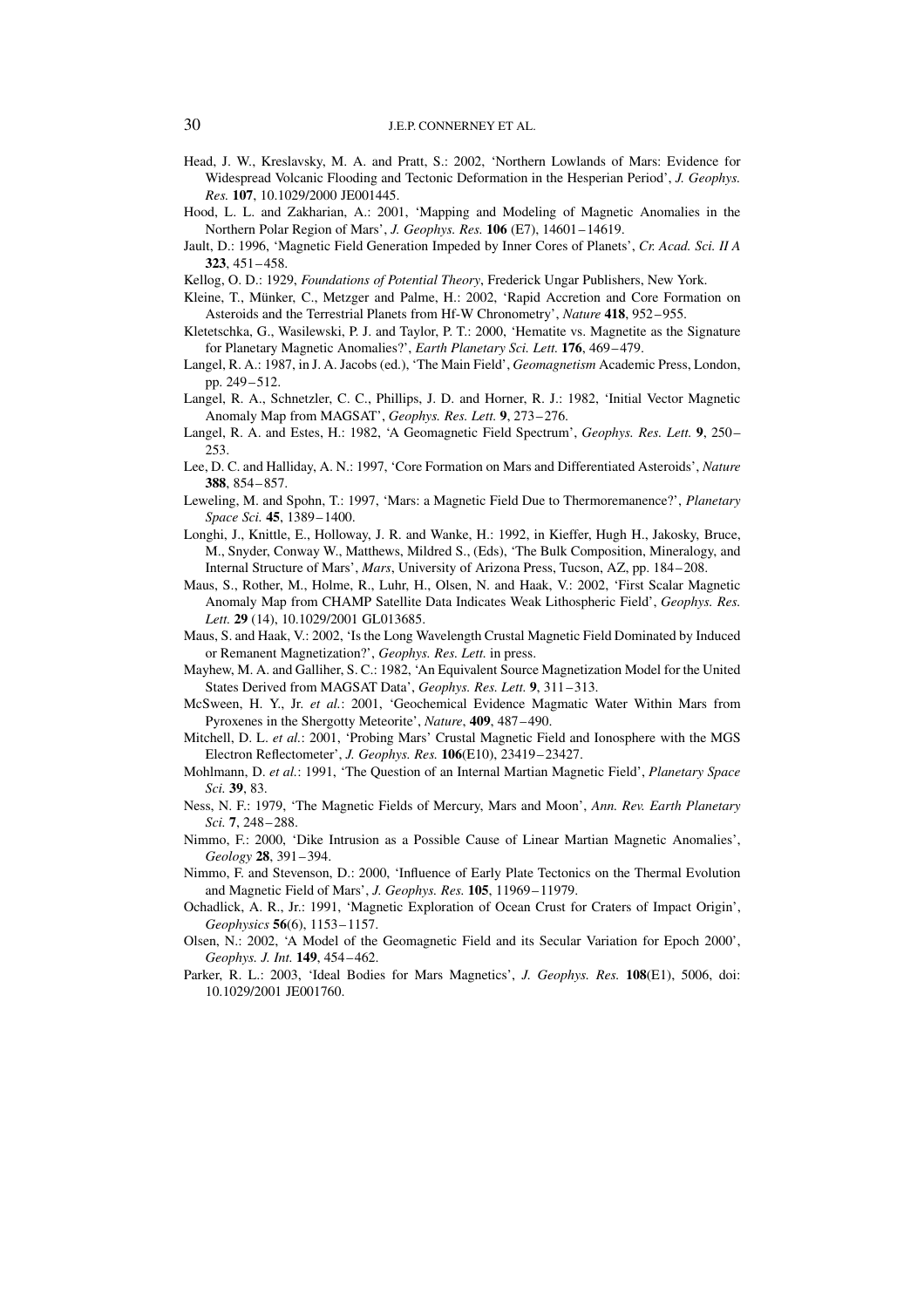- Purucker, M. *et al.*: 2000, 'An Altitude-normalized Magnetic Map of Mars and Its Interpretation', *Geophys. Res. Lett.* **27**, 2449–2452.
- Riedler, W. *et al.*: 1989, 'Magnetic Fields Near Mars: First Results', *Nature* **341**, 604–607.
- Roberts, P. H. and Glatzmeier, F. A.: 2000, 'Geodynamo Theory and Simulation', *Rev. Modern Physics* **72**, 1081–1123.
- Runcorn, S. K.: 1975, 'An Ancient Lunar Magnetic Dipole Field', *Nature* **253**, 701–703.
- Runcorn, S. K.: 1975, 'On the Interpretation of Lunar Magnetism', *Phys. Earth planetary Int.* **10**, 327–335.
- Russell, C. T.: 1978a, 'The Magnetc Field of Mars: Mars 3 Evidence Re-examined', *Geophys. Res. Lett.* **5**, 81–84.
- Russell, C. T.: 1978b, 'The Magnetic Field of Mars: Mars 5 Evidence Re-examined', *Geophys. Res. Lett.* **5**, 85–88.
- Russell, C. T.: 1979, in C. F. Kennel (ed.), 'The Interaction of the Solar Wind With Mars, Venus and Mercury', *Solar System Plasma Physics*, North-Holland, Amsterdam, pp. 208–252.
- Russell, C. T. *et al.*: 1995, 'A Simple Test of the Induced Nature of the Martian Tail', *Planetary Space Sci.* **43**(7), 875–879.
- Schubert, G. and Spohn. T.: 1990, 'Thermal History of Mars and the Sulfur Content of Its Core', *J. Geophys. Res.* **95**, 14095–14104.
- Schubert, G, Solomon, S. C., Turcotte, D. L., Drake, M. J. and Sleep,: 1992, in Kieffer, Hugh, H., Jakosky, Bruce M., Snyder, Conway, W., Matthews, Mildred S. (ed.), 'Origin and Thermal Evolution of Mars, *Mars* University of Arizona Press, Tucson, AZ, pp. 147–183.
- Schubert, G., Russell, C. T. and Moore, W. B.: 2000, 'Geophysics Timing of the Martian dynamo', *Nature* **408**, 666–667.
- Senshu, H., Kuramoto, K. and Matsui, T.: 2002, 'Thermal Evolution of a Growing Mars', *J. Geophys. Res.* **107**(E12), 5118.
- Slavin, J. A., Schwingenschuh, K., Riedler, W. and Yeroshenko, Y.: 1991, 'The Solar Wind Interaction With Mars: Mariner 4, Mars 2, Mars 3, Mars 5, and Phobos 2 Observations of Bow Shock Position and Shape', *J. Geophys. Res.* **96**, 11235–11241.
- Slavin, J. A. and Holzer, R. E.: 1994, 'The Solar Wind Interaction With Mars Revisited', *J. Geophys. Res.* **87**, 10285–10296.
- Sleep, N. H.: 1994, 'Martian Plate Tectonics', *J. Geophys. Res.* **99**, 5639–5655.
- Smith, D. E. *et al.*: 1999, 'The Global Topography of Mars and Implications for Surface Evolution', *Science* **284**, 1495–1503.
- Smith, D. E., Zuber, M. T. and Neumann, G. A.: 2001, 'Seasonal Variations of Snow Depth on Mars', *Science* **294**(5549), 2141–2146.
- Smith, E. J., Davis, L. Jr., Coleman, P. J. and Jones, D. E.: 1965, 'Magnetic Field Measurements Near Mars', *Science* **149**, 1241–1242.
- Sohl, F. and Spohn, T.: 1997, 'The Structure of Mars: Implications from SNC-Meteorites', *J. Geophys. Res.* **102**, 1613–1635.
- Solomatov, V. S.: 1995, 'Scaling of Temperature- and Stress-Dependent Viscosity', *Phys. Fluids* **7**, 266–274.
- Spohn, T.: 1991, 'Mantle Differentiation and Thermal Evolution of Mars, Mercury, and Venus'. *Icarus* **90**(2), 222–236.
- Spohn T., Acuña, M. A., Breuer, D., Golombek, M., Greeley, R., Halliday, A., Hauber, E., Jaumann, R. and Sohl, F.: 2001, 'Geophysical Constraints on the Evolution of Mars', *Space Sci. Rev.* **96**, 231–262.
- Spohn, T., Sohl, F. and Breuer, D.: 1998, 'Mars', *Astron. Astrophys. Rev.* **8**, 181–235.
- Sprenke, K. F. and Baker, L. L.: 2000, 'Magnetization, Paleomagnetic Poles, and Polar Wander on Mars', *Icarus* **147**, 26–34.
- Stevenson, D. J., Spohn, T. and Schubert, G.: 1983, 'Magnetism and Thermal Evolution of the Terrestrial Planets', *Icarus* **54**, 466–489.